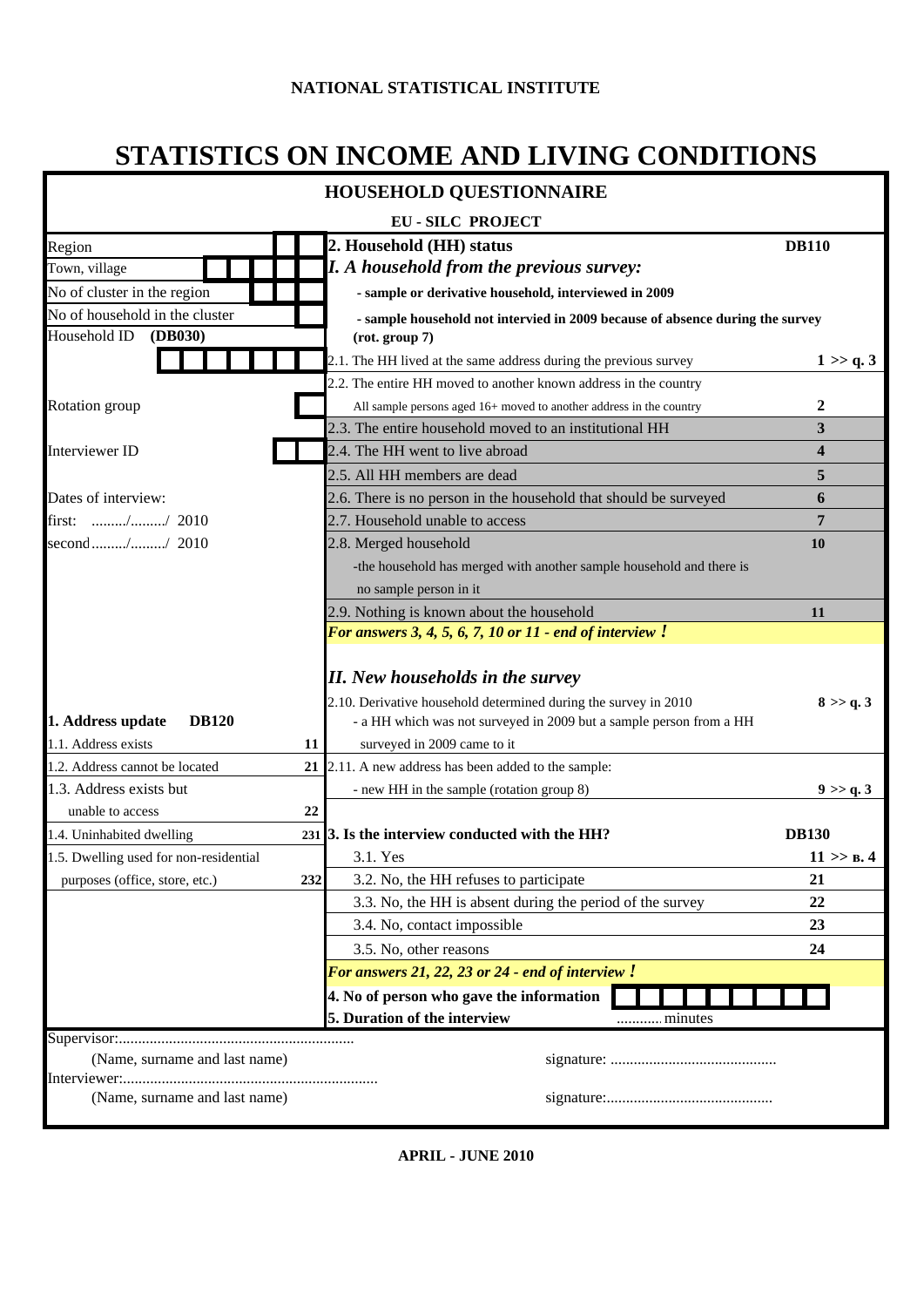#### **REGISTER 1. COMPOSITION OF THE HOUSEHOLD AND TRACKING OF FORMER MEMBERS OF SURVEYED IN 2009 HOUSEHOLD**

#### **(LEFT OR DIED DURING THE PERIOD BETWEEN SURVEY 2009 AND TIME OF THE INTERVIEW IN 2010)**

| $N_2$          | Name          | <b>RB030</b>                                                                                                                                                                                                                                                                                                                                                                                                                               | <b>RB090</b> | Day           |       | <b>RB070 RB080</b> |                       |                                          |              |                                                                                    |              |                    |                                                 | <b>FOLLOW-UP OF FORMER MEMBERS OF HOUSEHOLD SURVEYED IN 2009</b>                                                                                                                                                 |              |                    |
|----------------|---------------|--------------------------------------------------------------------------------------------------------------------------------------------------------------------------------------------------------------------------------------------------------------------------------------------------------------------------------------------------------------------------------------------------------------------------------------------|--------------|---------------|-------|--------------------|-----------------------|------------------------------------------|--------------|------------------------------------------------------------------------------------|--------------|--------------------|-------------------------------------------------|------------------------------------------------------------------------------------------------------------------------------------------------------------------------------------------------------------------|--------------|--------------------|
|                |               |                                                                                                                                                                                                                                                                                                                                                                                                                                            |              |               |       |                    | Age                   | Present and former                       |              |                                                                                    |              |                    | (LEFT OR DIED MEMBERS AFTER THE SURVEY IN 2009) |                                                                                                                                                                                                                  |              | <b>NEW MEMBERS</b> |
|                |               |                                                                                                                                                                                                                                                                                                                                                                                                                                            |              |               |       |                    | at                    | HH members                               |              | If                                                                                 |              | If                 |                                                 | If                                                                                                                                                                                                               |              | If                 |
| $N_2$          | Name          | Personal                                                                                                                                                                                                                                                                                                                                                                                                                                   | <b>Sex</b>   | Date of birth |       |                    | 31.12.2009            |                                          |              | $RB110=5$ or                                                                       | $RB110=5$ or |                    | $RB110=5$ or                                    | $RB110=6$                                                                                                                                                                                                        | $RB110=2$    |                    |
| Row            |               | number                                                                                                                                                                                                                                                                                                                                                                                                                                     |              |               |       |                    |                       |                                          |              | $RB110=6$                                                                          | RB110=6      |                    |                                                 | or $RB110=7$                                                                                                                                                                                                     | or $RB110=3$ |                    |
|                |               |                                                                                                                                                                                                                                                                                                                                                                                                                                            |              |               |       |                    |                       | <b>RB100</b>                             | <b>RB110</b> | <b>RB120</b>                                                                       |              | <b>RB140 RB150</b> | <b>RB160</b>                                    | <b>RB170</b>                                                                                                                                                                                                     |              | <b>RB180 RB190</b> |
|                |               |                                                                                                                                                                                                                                                                                                                                                                                                                                            | 1. Male      |               |       |                    |                       | The person is Status of                  |              | Where did the                                                                      | When did the |                    | How many months What category                   |                                                                                                                                                                                                                  |              | Since when is the  |
|                |               |                                                                                                                                                                                                                                                                                                                                                                                                                                            | 2. Female    |               |       |                    |                       |                                          | the person   | person move?                                                                       |              | person move out    | did the person                                  | is the person?                                                                                                                                                                                                   |              | person member      |
|                |               |                                                                                                                                                                                                                                                                                                                                                                                                                                            |              |               |       |                    | 1. A person 1. Sample |                                          |              |                                                                                    |              | or die?            | live in the HH                                  |                                                                                                                                                                                                                  |              | of the HH?         |
|                |               |                                                                                                                                                                                                                                                                                                                                                                                                                                            |              |               |       |                    | of 16 and             | person                                   | (See code    | 1. In another HH in                                                                |              |                    | in 2009?                                        |                                                                                                                                                                                                                  |              |                    |
|                |               |                                                                                                                                                                                                                                                                                                                                                                                                                                            |              |               |       |                    |                       | more years 2.Co-resident Table 1)        |              | the country                                                                        |              |                    |                                                 | 1. Employed                                                                                                                                                                                                      |              |                    |
|                |               |                                                                                                                                                                                                                                                                                                                                                                                                                                            |              |               |       |                    | of age                |                                          |              | 2. To a collective                                                                 |              |                    |                                                 | 2. Unemployed                                                                                                                                                                                                    |              |                    |
|                |               |                                                                                                                                                                                                                                                                                                                                                                                                                                            |              |               |       |                    | 2. A person           |                                          |              | household                                                                          |              |                    |                                                 | 3. In retirement or                                                                                                                                                                                              |              |                    |
|                |               |                                                                                                                                                                                                                                                                                                                                                                                                                                            |              |               |       |                    | under 16              |                                          |              | 3. Abroad                                                                          |              |                    |                                                 | or early retirement or                                                                                                                                                                                           |              |                    |
|                |               |                                                                                                                                                                                                                                                                                                                                                                                                                                            |              |               |       |                    |                       |                                          |              | 4. Died                                                                            |              |                    |                                                 | lost his/her business                                                                                                                                                                                            |              |                    |
|                |               |                                                                                                                                                                                                                                                                                                                                                                                                                                            |              | Date          | Month | Year               |                       |                                          |              | 5. There is no information<br>for the person                                       | Month        | Year               | <b>Months</b>                                   | 4. Other inactive                                                                                                                                                                                                | Month        | Year               |
|                |               | $\begin{array}{c c} \textbf{I} & \textbf{I} & \textbf{I} & \textbf{I} & \textbf{I} & \textbf{I} & \textbf{I} \end{array}$                                                                                                                                                                                                                                                                                                                  |              |               |       |                    |                       |                                          |              |                                                                                    |              |                    |                                                 |                                                                                                                                                                                                                  |              |                    |
| $\sqrt{2}$     |               | $\begin{array}{c c c c c} \textbf{I} & \textbf{I} & \textbf{I} & \textbf{I} & \textbf{I} & \textbf{I} & \textbf{I} & \textbf{I} \end{array}$                                                                                                                                                                                                                                                                                               |              |               |       |                    |                       |                                          |              |                                                                                    |              |                    |                                                 |                                                                                                                                                                                                                  |              |                    |
| $\mathbf{3}$   |               | $\begin{array}{c c} \textbf{I} & \textbf{I} & \textbf{I} & \textbf{I} & \textbf{I} & \textbf{I} & \textbf{I} \end{array}$                                                                                                                                                                                                                                                                                                                  |              |               |       |                    |                       |                                          |              |                                                                                    |              |                    |                                                 |                                                                                                                                                                                                                  |              |                    |
| $\overline{4}$ |               | $\begin{array}{c} \textbf{I}\ \textbf{I}\ \textbf{I}\ \textbf{I}\ \textbf{I}\ \textbf{I}\ \textbf{I}\ \textbf{I}\ \textbf{I} \end{array}$                                                                                                                                                                                                                                                                                                  |              |               |       |                    |                       |                                          |              |                                                                                    |              |                    |                                                 |                                                                                                                                                                                                                  |              |                    |
| $\overline{5}$ |               | $\begin{array}{c c} \hline \rule{0pt}{1.1ex}\quad \rule{0pt}{2.5ex}\quad \rule{0pt}{2.5ex}\quad \rule{0pt}{2.5ex}\quad \rule{0pt}{2.5ex}\quad \rule{0pt}{2.5ex}\quad \rule{0pt}{2.5ex}\quad \rule{0pt}{2.5ex}\quad \rule{0pt}{2.5ex}\quad \rule{0pt}{2.5ex}\quad \rule{0pt}{2.5ex}\quad \rule{0pt}{2.5ex}\quad \rule{0pt}{2.5ex}\quad \rule{0pt}{2.5ex}\quad \rule{0pt}{2.5ex}\quad \rule{0pt}{2.5ex}\quad \rule{0pt}{2.5ex}\quad \rule{0$ |              |               |       |                    |                       |                                          |              |                                                                                    |              |                    |                                                 |                                                                                                                                                                                                                  |              |                    |
| 6              |               | $\begin{array}{c c c c c} \textbf{I} & \textbf{I} & \textbf{I} & \textbf{I} & \textbf{I} & \textbf{I} & \textbf{I} & \textbf{I} \end{array}$                                                                                                                                                                                                                                                                                               |              |               |       |                    |                       |                                          |              |                                                                                    |              |                    |                                                 |                                                                                                                                                                                                                  |              |                    |
| $\overline{7}$ |               | $\begin{array}{c c} \textbf{I} & \textbf{I} & \textbf{I} & \textbf{I} & \textbf{I} & \textbf{I} & \textbf{I} & \textbf{I} \end{array}$                                                                                                                                                                                                                                                                                                     |              |               |       |                    |                       |                                          |              |                                                                                    |              |                    |                                                 |                                                                                                                                                                                                                  |              |                    |
| 8              |               | $\begin{array}{c} \textbf{I}\ \textbf{I}\ \textbf{I}\ \textbf{I}\ \textbf{I}\ \textbf{I}\ \textbf{I}\ \textbf{I} \end{array}$                                                                                                                                                                                                                                                                                                              |              |               |       |                    |                       |                                          |              |                                                                                    |              |                    |                                                 |                                                                                                                                                                                                                  |              |                    |
| 9              |               | $\begin{array}{c} \textbf{I}\ \textbf{I}\ \textbf{I}\ \textbf{I}\ \textbf{I}\ \textbf{I}\ \textbf{I}\ \textbf{I} \end{array}$                                                                                                                                                                                                                                                                                                              |              |               |       |                    |                       |                                          |              |                                                                                    |              |                    |                                                 |                                                                                                                                                                                                                  |              |                    |
| 10             |               | $\begin{array}{c} \textbf{I}\ \textbf{I}\ \textbf{I}\ \textbf{I}\ \textbf{I}\ \textbf{I}\ \textbf{I}\ \textbf{I} \end{array}$                                                                                                                                                                                                                                                                                                              |              |               |       |                    |                       |                                          |              |                                                                                    |              |                    |                                                 |                                                                                                                                                                                                                  |              |                    |
|                |               |                                                                                                                                                                                                                                                                                                                                                                                                                                            |              |               |       |                    |                       | Code table for filling in question RB110 |              |                                                                                    |              |                    |                                                 |                                                                                                                                                                                                                  |              |                    |
|                |               | 1. The person has been in the HH in the previous wave                                                                                                                                                                                                                                                                                                                                                                                      |              |               |       |                    |                       |                                          |              | 6. The person has died after the previous wave                                     |              |                    |                                                 |                                                                                                                                                                                                                  |              |                    |
|                |               | 2. The person has been in the previous wave but in another HH<br>3. The person has come from another HH not been interviewed in the previous wave in 2009                                                                                                                                                                                                                                                                                  |              |               |       |                    |                       |                                          |              |                                                                                    |              |                    |                                                 | 7. The person is not entered in the HH register for 2009 but has lived for at least three months in the HH<br>during the period between the two waves and at the time of the interview is not a member of the HH |              |                    |
|                | 4. Newly born |                                                                                                                                                                                                                                                                                                                                                                                                                                            |              |               |       |                    |                       |                                          |              | 8. The person is from the new sub-sample (rotation group 8)                        |              |                    |                                                 |                                                                                                                                                                                                                  |              |                    |
|                |               | 5. The person has left the HH but has been interviewed in the previous wave                                                                                                                                                                                                                                                                                                                                                                |              |               |       |                    |                       |                                          |              | 9. The person is coming from abroad                                                |              |                    |                                                 |                                                                                                                                                                                                                  |              |                    |
|                |               |                                                                                                                                                                                                                                                                                                                                                                                                                                            |              |               |       |                    |                       |                                          |              |                                                                                    |              |                    |                                                 |                                                                                                                                                                                                                  |              |                    |
|                |               | Interviewer! 1. For persons whom RB110=5 and RB120=1                                                                                                                                                                                                                                                                                                                                                                                       |              |               |       |                    |                       |                                          |              | 2. For persons, members of the household, who were not interviewed in 2009 fill in |              |                    |                                                 |                                                                                                                                                                                                                  |              |                    |
|                |               | submit the new addresses to the supervisor of the survey                                                                                                                                                                                                                                                                                                                                                                                   |              |               |       |                    |                       |                                          | $RB110=3$    |                                                                                    |              |                    |                                                 |                                                                                                                                                                                                                  |              |                    |
|                |               | so that they are interviewed on their new addresses!                                                                                                                                                                                                                                                                                                                                                                                       |              |               |       |                    |                       |                                          |              |                                                                                    |              |                    |                                                 |                                                                                                                                                                                                                  |              |                    |
|                |               |                                                                                                                                                                                                                                                                                                                                                                                                                                            |              |               |       |                    |                       |                                          |              |                                                                                    |              |                    |                                                 |                                                                                                                                                                                                                  |              |                    |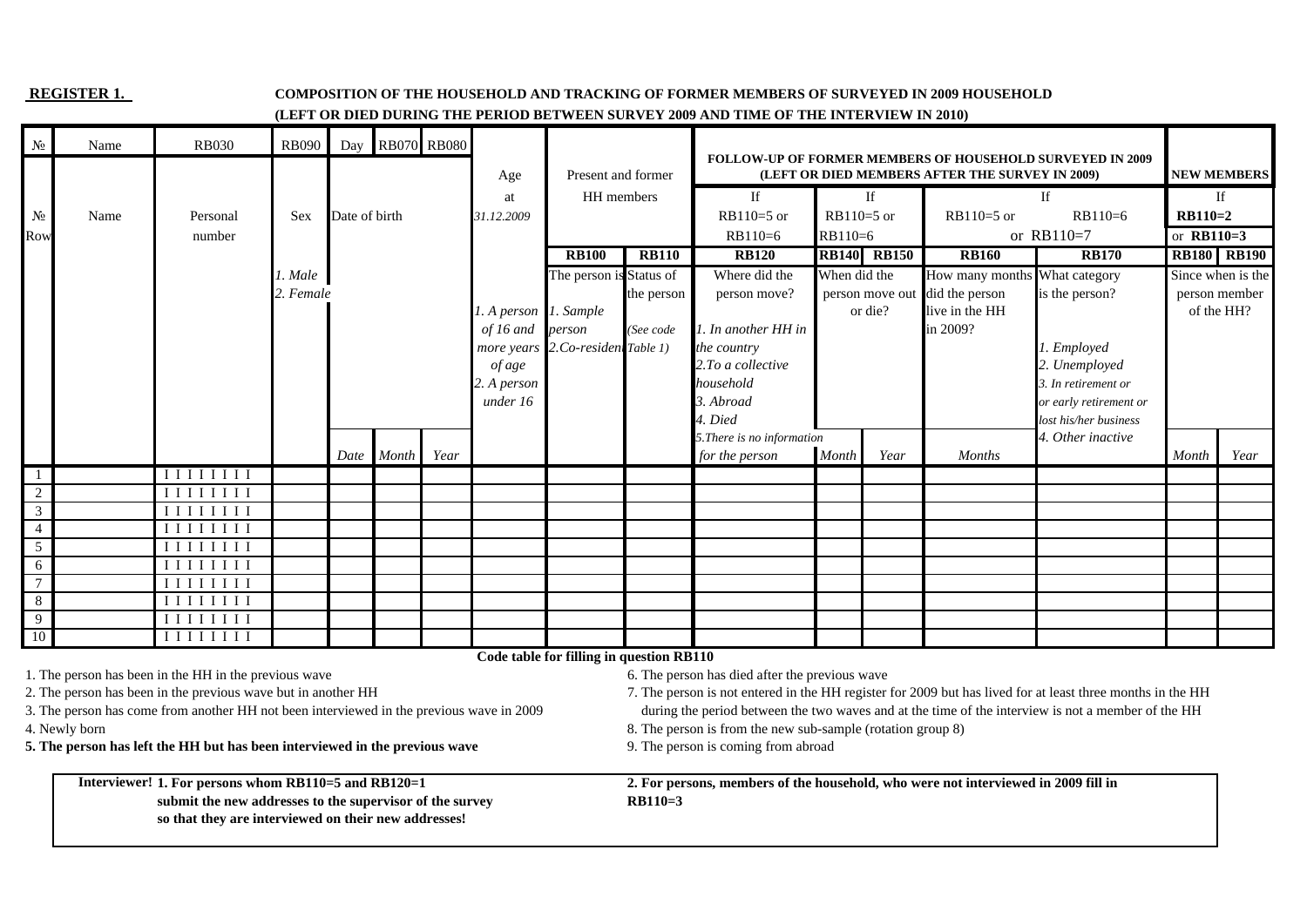|                 | <b>REGISTER 2.</b> |                                                                                                                           | <b>CURRENT HOUSEHOLD MEMBERS</b> |          |                      |             |                |             |                   |                                                                                                                                                                                                                                                                                                         |                                                                                                                                                                                                                                                                             |                                 |
|-----------------|--------------------|---------------------------------------------------------------------------------------------------------------------------|----------------------------------|----------|----------------------|-------------|----------------|-------------|-------------------|---------------------------------------------------------------------------------------------------------------------------------------------------------------------------------------------------------------------------------------------------------------------------------------------------------|-----------------------------------------------------------------------------------------------------------------------------------------------------------------------------------------------------------------------------------------------------------------------------|---------------------------------|
| $N_{2}$         | Name               | <b>RB030</b>                                                                                                              | Relation                         | PB210    | <b>PB220A PB220B</b> |             | <b>RB031</b>   | PB190       | <b>PB200</b>      | <b>RB240</b>                                                                                                                                                                                                                                                                                            | <b>RB220</b>                                                                                                                                                                                                                                                                | <b>RB230</b>                    |
|                 |                    | Personal                                                                                                                  | Relation to HH                   | Country  |                      | Citizenship | From what      | De jure     | De facto          | No of spouse                                                                                                                                                                                                                                                                                            | No of person's                                                                                                                                                                                                                                                              | No of person's                  |
| $N_{2}$         | Name               | Number                                                                                                                    | head                             | of birth |                      |             | year does he/  | marital     | marital           | (partner)                                                                                                                                                                                                                                                                                               | father                                                                                                                                                                                                                                                                      | mother                          |
| Row             |                    |                                                                                                                           | 1. Household head                |          |                      |             | she live in    | status      | status            | of the person                                                                                                                                                                                                                                                                                           |                                                                                                                                                                                                                                                                             |                                 |
|                 |                    |                                                                                                                           | 2. Spouse                        |          | First                | Second      | Bulgaria?      |             |                   |                                                                                                                                                                                                                                                                                                         |                                                                                                                                                                                                                                                                             |                                 |
|                 |                    |                                                                                                                           | 3. Son, daughter                 |          |                      |             |                | 1. Single   | . Not in marriage |                                                                                                                                                                                                                                                                                                         |                                                                                                                                                                                                                                                                             |                                 |
|                 |                    |                                                                                                                           | 4. Son/daughter in law           |          | (See code table 2)   |             | (filled in for | 2. Married  | . In marriage     |                                                                                                                                                                                                                                                                                                         |                                                                                                                                                                                                                                                                             |                                 |
|                 |                    |                                                                                                                           | 5. Grandson/daughter             |          |                      |             | persons not    | 3. Widowed  | 3. Co-habitation  |                                                                                                                                                                                                                                                                                                         |                                                                                                                                                                                                                                                                             |                                 |
|                 |                    |                                                                                                                           | 6. Parent of HH head             |          |                      |             | born in        | 4. Divorced | without marriage  |                                                                                                                                                                                                                                                                                                         |                                                                                                                                                                                                                                                                             |                                 |
|                 |                    |                                                                                                                           | 7. Parent of the spouse          |          |                      |             | Bulgaria)      |             |                   |                                                                                                                                                                                                                                                                                                         | The corresponding personal numbers from column (RB030)                                                                                                                                                                                                                      |                                 |
|                 |                    |                                                                                                                           | 8. Other relative person         |          |                      |             |                |             |                   |                                                                                                                                                                                                                                                                                                         | are filled in. If the spouse (partner), the father or the mother                                                                                                                                                                                                            |                                 |
|                 |                    |                                                                                                                           | (brother, sister, etc.)          |          |                      |             |                |             |                   |                                                                                                                                                                                                                                                                                                         | are not members of the household then in the last 2 cells of<br>each column after the HH code, 99 should be filled in.                                                                                                                                                      |                                 |
|                 |                    |                                                                                                                           | 9. Other person, not related     |          |                      |             |                |             |                   |                                                                                                                                                                                                                                                                                                         |                                                                                                                                                                                                                                                                             |                                 |
|                 |                    | IIIIIII                                                                                                                   |                                  |          |                      |             |                |             |                   | IIIIIII                                                                                                                                                                                                                                                                                                 | IIIIIII                                                                                                                                                                                                                                                                     | IIIIIII                         |
| $\overline{2}$  |                    | IIIIIIII                                                                                                                  |                                  |          |                      |             |                |             |                   | IIIIIII                                                                                                                                                                                                                                                                                                 | $\Box$                                                                                                                                                                                                                                                                      | IIIIIII                         |
| $\mathfrak{Z}$  |                    | $\begin{array}{c c} \textbf{I} & \textbf{I} & \textbf{I} & \textbf{I} & \textbf{I} & \textbf{I} & \textbf{I} \end{array}$ |                                  |          |                      |             |                |             |                   | IIIIII                                                                                                                                                                                                                                                                                                  | 11111111                                                                                                                                                                                                                                                                    | IIIIIII                         |
|                 |                    | IIIIIIII                                                                                                                  |                                  |          |                      |             |                |             |                   | IIIIIII                                                                                                                                                                                                                                                                                                 | $[$ [[ $[$ [ $[$ [ $[$ $]$ ]]]]]                                                                                                                                                                                                                                            | IIIIIII                         |
| $5\overline{)}$ |                    | IIIIIII                                                                                                                   |                                  |          |                      |             |                |             |                   |                                                                                                                                                                                                                                                                                                         | IIIIIII                                                                                                                                                                                                                                                                     | IIIIIII                         |
| 6               |                    | IIIIIII                                                                                                                   |                                  |          |                      |             |                |             |                   | IIIIIIII                                                                                                                                                                                                                                                                                                | IIIIIII                                                                                                                                                                                                                                                                     | IIIIIII                         |
|                 |                    |                                                                                                                           |                                  |          |                      |             |                |             |                   | $[$ [ $[$ [ $[$ $]$ $[$ $[$ $]$ $[$ $[$ $]$ $[$ $]$ $[$ $[$ $]$ $[$ $]$ $[$ $]$ $[$ $]$ $[$ $]$ $[$ $]$ $[$ $]$ $[$ $]$ $[$ $]$ $[$ $]$ $[$ $]$ $[$ $]$ $[$ $]$ $[$ $]$ $[$ $]$ $[$ $]$ $[$ $]$ $[$ $]$ $[$ $]$ $[$ $]$ $[$ $]$ $[$ $]$ $[$ $]$ $[$ $]$ $[$ $]$ $[$ $]$ $[$ $]$ $[$ $]$ $[$ $]$ $[$ $]$ | 1111111                                                                                                                                                                                                                                                                     | IIIIIII                         |
| $\,8\,$         |                    | IIIIIII                                                                                                                   |                                  |          |                      |             |                |             |                   |                                                                                                                                                                                                                                                                                                         | $\begin{smallmatrix} \end{smallmatrix} \begin{smallmatrix} \end{smallmatrix} \begin{smallmatrix} \end{smallmatrix} \begin{smallmatrix} \end{smallmatrix} \begin{smallmatrix} \end{smallmatrix} \begin{smallmatrix} \end{smallmatrix} \begin{smallmatrix} \end{smallmatrix}$ | IIIIIII                         |
| 9               |                    | IIIIIII                                                                                                                   |                                  |          |                      |             |                |             |                   | [111111]                                                                                                                                                                                                                                                                                                | 1111111                                                                                                                                                                                                                                                                     | $I$ $I$ $I$ $I$ $I$ $I$ $I$ $I$ |
| 10              |                    | IIIIIII                                                                                                                   |                                  |          |                      |             |                |             |                   | IIIIIIII                                                                                                                                                                                                                                                                                                | IIIIIIII                                                                                                                                                                                                                                                                    | IIIIIII                         |

 *Code table 2 for filling in questions* **PB210, PB220A and PB220B** 

| 01. Bulgaria - BG                              | 13. Russia - OEU        | 25. The Netherlands - NL | 37. Serbia and Montenegro - OEU     |
|------------------------------------------------|-------------------------|--------------------------|-------------------------------------|
| 02. Greece - GR                                | 14. Ukraine - OEU       | 26. Finland - FI         | 38. Bosna and Herzegovina - OEU     |
| 03. Turkey -TR                                 | 15. Moldova - OEU       | 27. Belgium - BE         | 39. Other European country - OEU    |
| 04. Romania - RO                               | 16. Estonia - EE        | 28. Luxembourg - LU      | 40. North Africa - NAF              |
| 05. Poland - PL                                | 17. Lithuania - LT      | 29. Switzerland - CH     | 41. West Africa - WAF               |
| 06. Hungary - HU                               | 18. Latvia - LV         | $30.$ Ireland - IE       | 42. Other Africa - OAF              |
| 07. Czech Republic - CZ                        | 19. Cyprus - CY         | 31. Sweden - SE          | 43. USA - USA                       |
| 08. Slovakia - SK                              | 20. France - FR         | 32. Denmark - DK         | 44. Canada - CAN                    |
| 09. Germany - DE                               | 21. Spain - ES          | 33. Norway - NO          | 45. Central and South America - CSA |
| 10. Austria - AT                               | 22. Portugal -PT        | 34. Malta - MT           | 46. Near and Middle East - NME      |
| 11. Former Yugoslav Republic of Macedonia - MK | $23.$ Italy - IT        | 35. Slovenia - SI        | 47. Other Asia - OAS                |
| 12. Croatia - HR                               | 24. United Kingdom - UK | 36. Iceland - IS         | 48. Australia and Oceania - OCE     |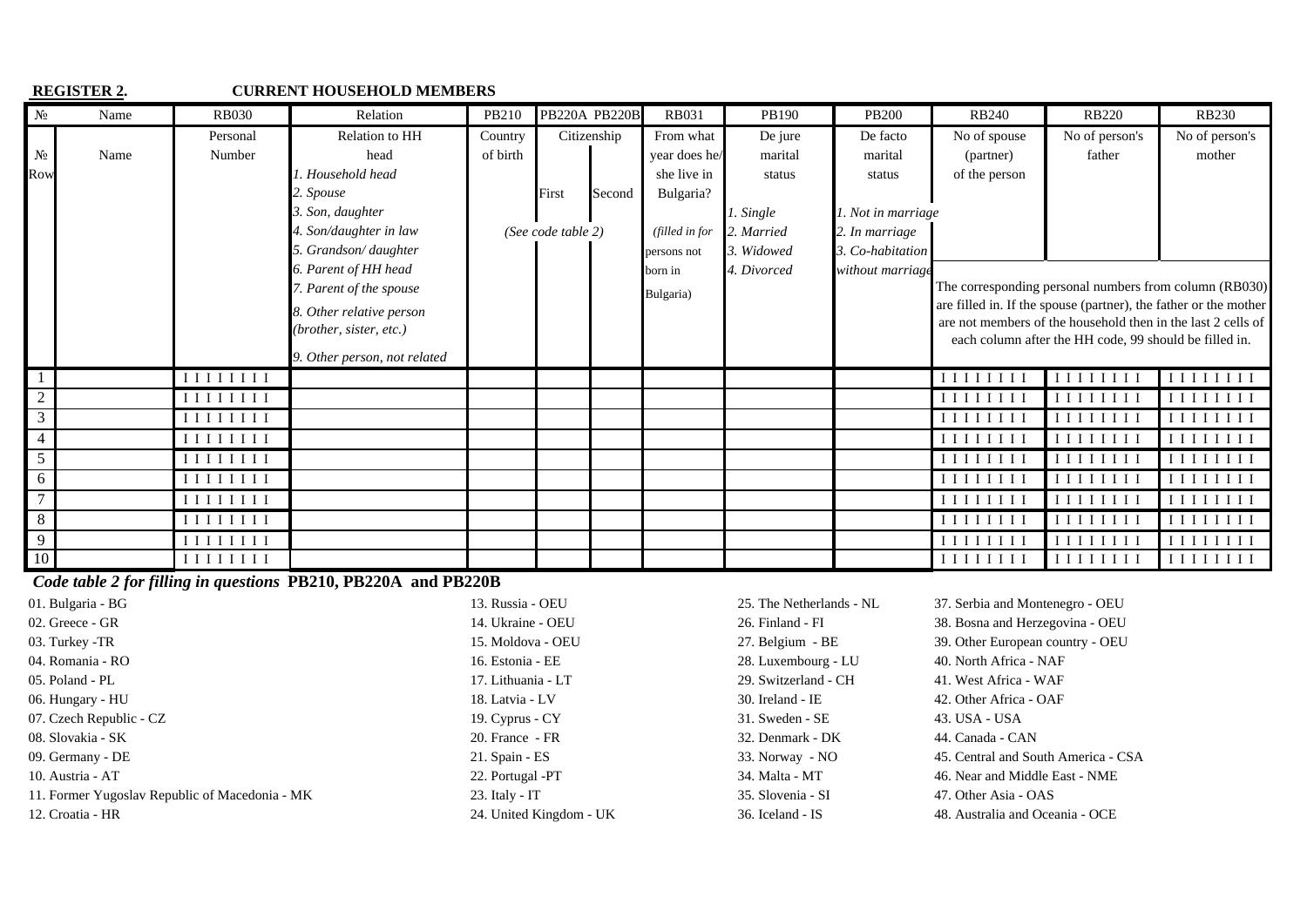#### **REGISTER 2. CURRENT HOUSEHOLD MEMBERS**

|                 |                 |               |                             |                        |              |                    |              |                                                |              |              | Fill in for all children between 0 and 12 years old |              |                     |              |
|-----------------|-----------------|---------------|-----------------------------|------------------------|--------------|--------------------|--------------|------------------------------------------------|--------------|--------------|-----------------------------------------------------|--------------|---------------------|--------------|
|                 | <b>RB200</b>    | <b>RB160</b>  | <b>RB210</b>                | <b>PE010</b>           | <b>PE020</b> | <b>PE040</b>       | <b>PE030</b> | <b>RB245</b>                                   | <b>RL010</b> | <b>RL020</b> | <b>RL030</b>                                        | <b>RL040</b> | <b>RL050</b>        | <b>RL060</b> |
|                 | Is the person   | How many      | What category is            | Is the person          | At what      | Highest            | Year of      | <b>Status</b>                                  |              |              | How many hours does your child spend at:            |              |                     |              |
| $N_2$           | absent at       | months has    | the person in               | studying at            | level is     | educational        | graduation   | (age)                                          | Creche,      | School       | Study hall or                                       |              | Other At home,      | At home,     |
|                 | row the moment? | the person    | at the moment?              | the moment? the person |              | degree             |              | of the highest of the respondent kindergarden, |              |              | other center-                                       | center       | cared for           | cared for    |
|                 |                 | lived in the  |                             |                        | studying?    | completed          | education    | 1.16 and more                                  | nursery      |              | based                                               | for          | by a nanny          | by grand-    |
|                 |                 | HH during     | 1. Employed                 |                        |              |                    | degree       | at 31.12.2009                                  | school       |              | services                                            |              | children babysitter | mother or    |
|                 | 1. No           | 2009?         | 2. Unemployed               |                        |              |                    |              | 2. Up to 12 years                              |              |              | outside                                             |              |                     | other HH     |
|                 | 2. Yes,         |               | 3. In retirement or         | 1. Yes                 |              | (See Code table 3) |              | old at the time                                |              |              | school                                              |              |                     | member       |
|                 | temporarily     |               | early retirement or         | 2. No                  |              |                    |              | of interview                                   |              |              |                                                     |              |                     |              |
|                 |                 |               | lost his/her business       | $>>$ PE040             |              |                    |              | >>RL010                                        |              |              |                                                     |              |                     |              |
|                 |                 | <b>Months</b> | 4. Other inactive<br>person |                        |              |                    |              | 3.13-15 years old                              | Hours        | Hours        | Hours                                               | Hours        | Hours               | Hours        |
| -1              |                 |               |                             |                        |              |                    |              |                                                |              |              |                                                     |              |                     |              |
| $\overline{c}$  |                 |               |                             |                        |              |                    |              |                                                |              |              |                                                     |              |                     |              |
| $\mathbf{3}$    |                 |               |                             |                        |              |                    |              |                                                |              |              |                                                     |              |                     |              |
| $\overline{4}$  |                 |               |                             |                        |              |                    |              |                                                |              |              |                                                     |              |                     |              |
| $5\overline{)}$ |                 |               |                             |                        |              |                    |              |                                                |              |              |                                                     |              |                     |              |
| 6               |                 |               |                             |                        |              |                    |              |                                                |              |              |                                                     |              |                     |              |
| $\tau$          |                 |               |                             |                        |              |                    |              |                                                |              |              |                                                     |              |                     |              |
| $8\phantom{.}$  |                 |               |                             |                        |              |                    |              |                                                |              |              |                                                     |              |                     |              |
| $\overline{9}$  |                 |               |                             |                        |              |                    |              |                                                |              |              |                                                     |              |                     |              |
| $10\,$          |                 |               |                             |                        |              |                    |              |                                                |              |              |                                                     |              |                     |              |

 *Code table 3 for filling in questions PE020 and PE040*

4. Higher "Specialist" (college) "professional bachelor" І degree professional qualification

5. Professional education after secondary school 11. Basic (lower secondary) (5 to 8 grade)

(2 years, ІV degree professional qualification) 12. Primary (1 - 4 grade)

6. Secondary (general and specialized schools, remedial schools, 13. Not completed primary

1.Higher "Ph.D" 8. Secondary (secondary professional vocational SPVU) - ІІ degree professional qualification

2.Higher "Master" 9. I degree professional qualification (professional vocational PVU after completed basic)

3.Higher "Bachelor" 10. Basic (after completed 6 and 7 grade in PVU or PU)

schools for children with impaired hearing or vision) 14. Preschool education (kindergarden or preparatory group)

7. Secondary (technical or professional school) - ІІІ degree professional qualification 15. The person has never attended school

**Interviewer!** - For question РЕ040 fill in the highest educational degree completed for which the person holds a document (diploma, certificate or other)

- For children at age between 3 and 7 who attend kindergarden, fill in code "1" on question PE010 and code "14" on question PE020

- Code 15, The person has never attended school" is filled in only for persons aged 8 and more who have never attended school

- Code 13, Not completed primary" is filled in only for persons who do not study at the moment but have attended some classes of primary school

without completing it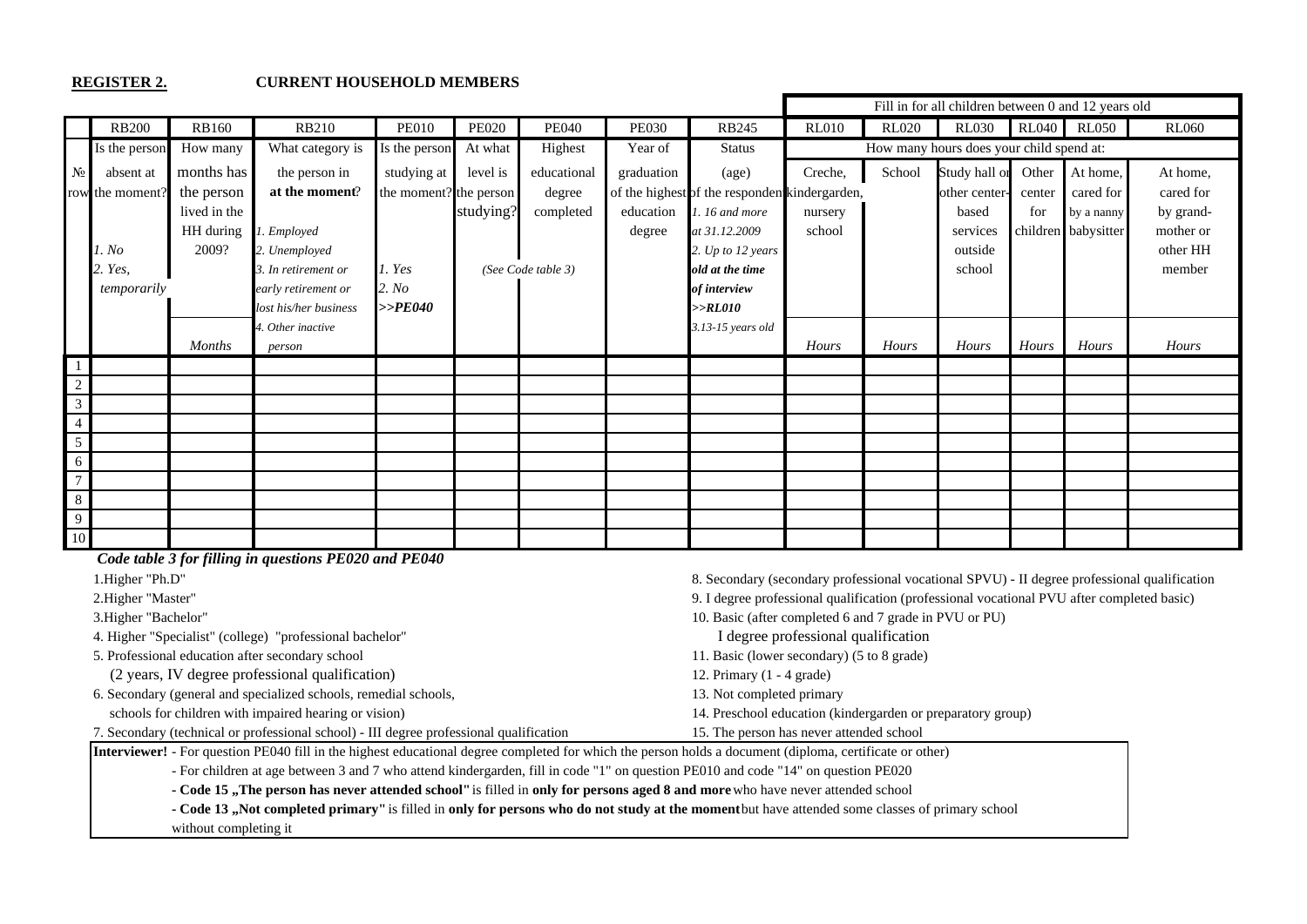| No               | <b>Question</b><br><b>Answer</b>                                                                                                                       |                     | Code                |                              | Go to<br>question<br>N <sub>2</sub> | <b>Target</b><br>variable    |
|------------------|--------------------------------------------------------------------------------------------------------------------------------------------------------|---------------------|---------------------|------------------------------|-------------------------------------|------------------------------|
|                  | <b>DWELLING AND LIVING CONDITIONS</b>                                                                                                                  |                     |                     |                              |                                     |                              |
|                  |                                                                                                                                                        |                     |                     |                              |                                     |                              |
| Q1               | Type of dwelling                                                                                                                                       |                     |                     |                              |                                     |                              |
|                  | Detached house                                                                                                                                         | 1                   |                     |                              |                                     | <b>HH010</b>                 |
|                  | Part of house<br>Apartment in a building with less than 10 dwellings                                                                                   | $\overline{2}$<br>3 |                     |                              |                                     |                              |
|                  | Apartment in a building with more than 10 dwellings                                                                                                    | $\overline{4}$      |                     |                              |                                     |                              |
|                  | Workers dormitory                                                                                                                                      | 5                   |                     |                              |                                     |                              |
|                  | Primitive/mobile home<br>Other                                                                                                                         | 6<br>$\overline{7}$ |                     |                              |                                     |                              |
|                  |                                                                                                                                                        |                     |                     |                              |                                     |                              |
| Q <sub>2</sub>   | Number of rooms (above $4 \text{ m}^2$ ) used by the household:<br>(not counting kitchen, WC, bathrooms and rooms used for offices)<br>Number of rooms |                     |                     |                              |                                     | <b>HH030</b>                 |
|                  | (If the number of rooms is 1 - 9 fill in the exact number in col. "Code";                                                                              |                     |                     |                              |                                     |                              |
|                  | if the number is 10 or more - fill in 10!)                                                                                                             |                     |                     |                              |                                     |                              |
| Q <sub>2</sub> a | Size of the dwelling in square meters?<br>$m^2$                                                                                                        |                     |                     |                              |                                     |                              |
|                  |                                                                                                                                                        | Yes, for            | Yes, for<br>common  | N <sub>0</sub>               |                                     |                              |
| Q <sub>3</sub>   | Is the dwelling equiped with:                                                                                                                          | sole use            | use                 |                              |                                     |                              |
|                  | Q3.1. Bath with shower or bathtub<br>Q3.2. Indoor flushing toilet                                                                                      | -1<br>-1            | $\overline{c}$<br>2 | $\overline{\mathbf{3}}$<br>3 |                                     | <b>HH081</b><br>HH091        |
|                  | Q3a Does your household have (or use some provided)                                                                                                    | Yes                 | No,                 | No,                          |                                     |                              |
|                  | any of the listed durables:                                                                                                                            |                     | cannot              | other                        |                                     |                              |
|                  |                                                                                                                                                        |                     | afford              | reason                       |                                     |                              |
|                  | Q3a.1. Telephone (incl. mobile)<br>Q3a.2. Colour TV                                                                                                    | $\mathbf{1}$<br>1   | $\overline{c}$<br>2 | 3<br>3                       |                                     | <b>HS070</b><br><b>HS080</b> |
|                  | Q3a.3. Computer                                                                                                                                        | $\mathbf{1}$        | $\overline{c}$      | 3                            |                                     | <b>HS090</b>                 |
|                  | Q3a.4. Washing machine                                                                                                                                 | 1                   | $\overline{2}$ .    | $\overline{\mathbf{3}}$      |                                     | <b>HS100</b>                 |
|                  | Q3a.5. Car/van (incl. company car for private use)                                                                                                     | 1                   | 2                   | 3                            |                                     | <b>HS110</b>                 |
| Q4               | Do you have any of the following problems with your dwelling:                                                                                          | Yes                 | No                  |                              |                                     |                              |
|                  | Q4.1. Leaking roof, damp walls/floors/foundations,<br>rot in window frames or floor                                                                    | 1                   | $\mathfrak{D}$      |                              |                                     | <b>HH040</b>                 |
|                  | Q4.2. Dark, insufficient light                                                                                                                         | 1                   | 2                   |                              |                                     | <b>HS160</b>                 |
|                  | Q4.3. Noisy (transport, noisy neighbours)                                                                                                              | 1                   | 2                   |                              |                                     | <b>HS170</b>                 |
| Q <sub>5</sub>   | Can your household afford to keep its home<br>Yes                                                                                                      | 1<br>$\overline{c}$ |                     |                              |                                     | <b>HH050</b>                 |
|                  | adequately warm?<br>No                                                                                                                                 |                     |                     |                              |                                     |                              |
| Q6               | Do you have any of the following problems releted to the residential<br>area (village) where you live:                                                 | Yes                 | N <sub>0</sub>      |                              |                                     |                              |
|                  | Q6.1. Pollution, grime or other environmental problems                                                                                                 | $\mathbf{1}$        | 2                   |                              |                                     | <b>HS180</b>                 |
|                  | Q6.2. Risk of crime violence and vandalism                                                                                                             | $\mathbf{1}$        | $\overline{c}$      |                              |                                     | <b>HS190</b>                 |
| Q7               | Is your household an owner or renter of the dwelling?<br>Owner                                                                                         | 1                   |                     |                              | >> <sub>q</sub> . Q8                | HH020                        |
|                  | Tenant paying rent at market rate                                                                                                                      | $\overline{2}$      |                     |                              | >>q. Q12                            |                              |
|                  | Tenant paying rent at lower price than the market price                                                                                                | 3                   |                     |                              | >>q. Q11a                           |                              |
|                  | Accommodation provided rent-free                                                                                                                       | $\overline{4}$      |                     |                              | $>q$ . Q16                          |                              |
|                  | <b>OWNERS</b>                                                                                                                                          |                     |                     |                              |                                     |                              |
|                  |                                                                                                                                                        |                     |                     |                              |                                     |                              |
| Q8               | In which year did you buy or get (by endowment, inheritance or<br>another means) the dwelling where you live?                                          |                     |                     |                              |                                     | HH031                        |
|                  |                                                                                                                                                        | Year                |                     |                              |                                     |                              |
| Q9               | Do you pay loan(s) from banks or other source (not individuals)                                                                                        |                     |                     |                              |                                     | <b>HH070</b>                 |
|                  | for the purchase of this dwelling?<br>Yes                                                                                                              | 1                   |                     |                              |                                     |                              |
|                  | No                                                                                                                                                     | $\mathbf{2}$        |                     |                              | >>q. Q10                            |                              |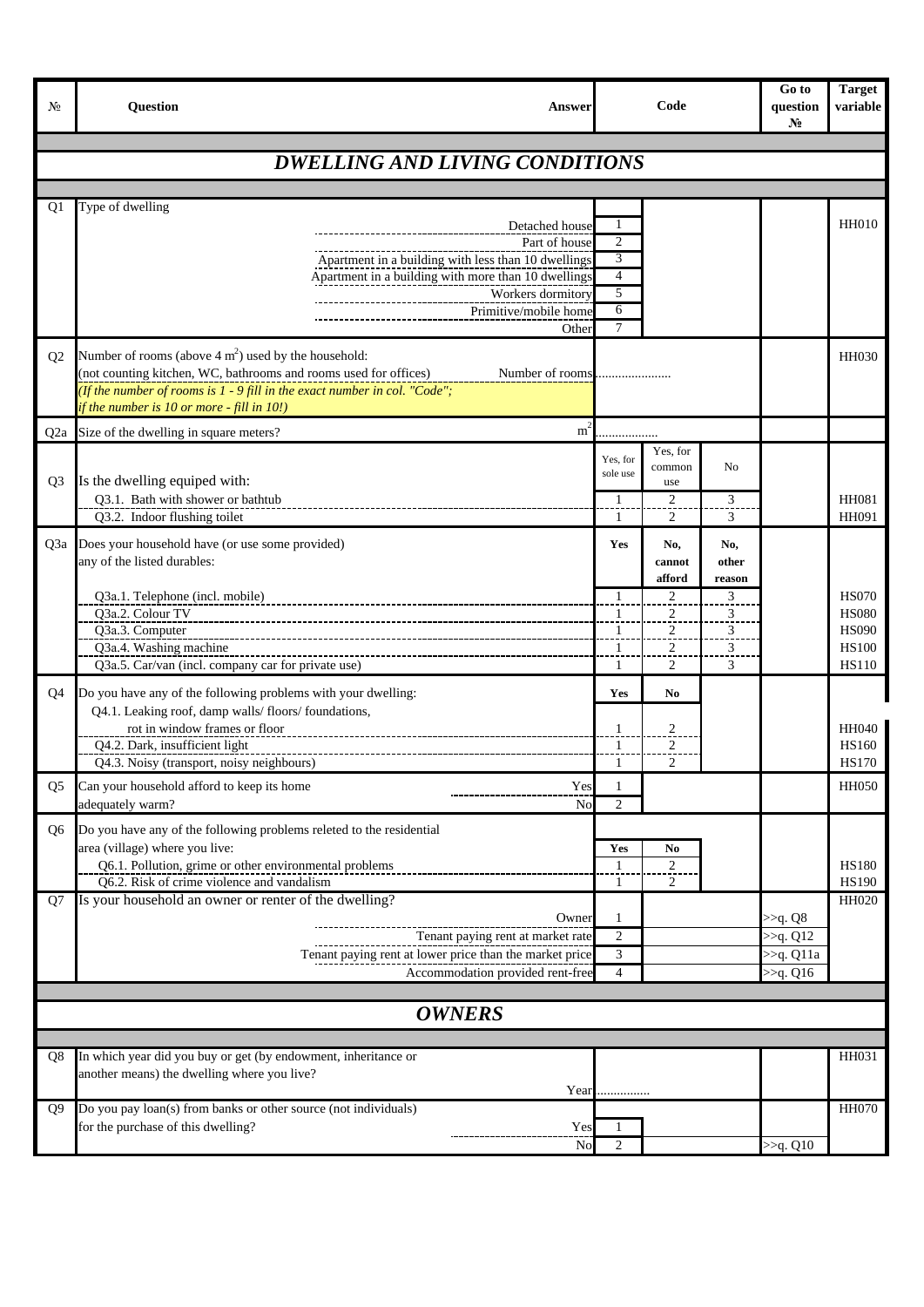| $N_2$ | <b>Ouestion</b>                                                                                                                                                 | Answer                                                | Code                                               | Go to<br>question<br>N <sub>2</sub> | <b>Target</b><br>variable |
|-------|-----------------------------------------------------------------------------------------------------------------------------------------------------------------|-------------------------------------------------------|----------------------------------------------------|-------------------------------------|---------------------------|
| Q9a   | Please indicate the following conditions on the loan:                                                                                                           |                                                       |                                                    |                                     |                           |
|       |                                                                                                                                                                 | Year of receipt                                       |                                                    |                                     |                           |
|       |                                                                                                                                                                 | Total amount borrowed  BGN<br>----------------------- |                                                    |                                     |                           |
|       |                                                                                                                                                                 |                                                       |                                                    |                                     |                           |
|       |                                                                                                                                                                 | Type of payment                                       | fixed<br>$\mathbf{1}$<br>$\overline{2}$<br>reduced |                                     |                           |
|       |                                                                                                                                                                 | Interest rate (%)                                     | %                                                  |                                     | HH071                     |
|       |                                                                                                                                                                 | Monthly payment  BGN                                  |                                                    |                                     | <b>HH070</b>              |
|       | Q10 Do you pay loan for a major renovation of the dwelling where you are living?                                                                                |                                                       |                                                    |                                     |                           |
|       |                                                                                                                                                                 | Yes                                                   | 1                                                  |                                     |                           |
|       | Q10a What amount do you CURRENTLY pay <b>monthly</b> on the loan                                                                                                | No                                                    | 2                                                  | $>>q$ . Q10b                        |                           |
|       | for major renovation of your dwelling?                                                                                                                          |                                                       |                                                    |                                     |                           |
|       |                                                                                                                                                                 | Interest rate $(\%)$ %                                | <b>BGN</b>                                         |                                     | <b>HH070</b>              |
|       |                                                                                                                                                                 |                                                       |                                                    |                                     |                           |
|       | Q10b In total, how much did your household pay in 2009 on monthly payments on loans<br>for purchase or major renovation of the dwelling in which you are living |                                                       |                                                    |                                     |                           |
|       | at present?                                                                                                                                                     |                                                       | <b>BGN</b>                                         |                                     | <b>HY100</b>              |
|       | Interviewer! Fill in 0 if the household does not pay any loans for purchase or major                                                                            |                                                       |                                                    |                                     |                           |
|       | renovation of the dwelling                                                                                                                                      |                                                       |                                                    |                                     |                           |
| Q11   | If you were a tenant of this dwelling how much would you pay monthly                                                                                            |                                                       |                                                    |                                     |                           |
|       | as a rent (at market price)?                                                                                                                                    | <b>BGN</b>                                            |                                                    | >>q. Q18                            | HH061                     |
|       |                                                                                                                                                                 | <b>TENANTS</b>                                        |                                                    |                                     |                           |
|       |                                                                                                                                                                 |                                                       |                                                    |                                     |                           |
|       | Q11a If you were tenant paying rent at market price how much would you                                                                                          |                                                       |                                                    |                                     |                           |
|       | pay monthly as a rent?                                                                                                                                          |                                                       | <b>BGN</b>                                         |                                     | HH061                     |
|       |                                                                                                                                                                 |                                                       |                                                    |                                     |                           |
|       | Q12 Since which year are you renting this dwelling?                                                                                                             |                                                       | Year                                               |                                     | HH031                     |
|       | Q13 What is your <b>monthly rent</b> for this dwelling?<br>(If expenditures for heating, electricity, water, telephone and other                                |                                                       |                                                    |                                     |                           |
|       | services are included, please indicate only the rent if possible!)                                                                                              |                                                       |                                                    |                                     |                           |
|       |                                                                                                                                                                 |                                                       | <b>BGN</b>                                         |                                     | <b>HH060</b>              |
| Q14   | Are bills for water, electricity, heating, gas, telephone                                                                                                       |                                                       |                                                    |                                     | <b>HH070</b>              |
|       | included in the rent?                                                                                                                                           | Yes                                                   | 1                                                  |                                     |                           |
|       |                                                                                                                                                                 | No                                                    | $\overline{c}$                                     | >>q. Q18                            |                           |
| Q15   | What is the approximate amount of bills included in the rent?                                                                                                   |                                                       |                                                    |                                     |                           |
|       |                                                                                                                                                                 | <b>MONTHLY</b> amount BGN                             |                                                    | >>q. Q18                            | <b>HH070</b>              |
|       |                                                                                                                                                                 |                                                       |                                                    |                                     |                           |
|       |                                                                                                                                                                 | <b>TENANTS WITHOUT RENT</b>                           |                                                    |                                     |                           |
|       |                                                                                                                                                                 |                                                       |                                                    |                                     |                           |
|       | Q16 Since which year are you living in this dwelling without paying rent?                                                                                       |                                                       |                                                    |                                     |                           |
|       |                                                                                                                                                                 |                                                       | Year                                               |                                     | HH031                     |
| Q17   | If you were a tenant paying rent at market price how much would you                                                                                             |                                                       |                                                    |                                     |                           |
|       | pay monthly as a rent?                                                                                                                                          | <b>BGN.</b>                                           |                                                    |                                     | HH061                     |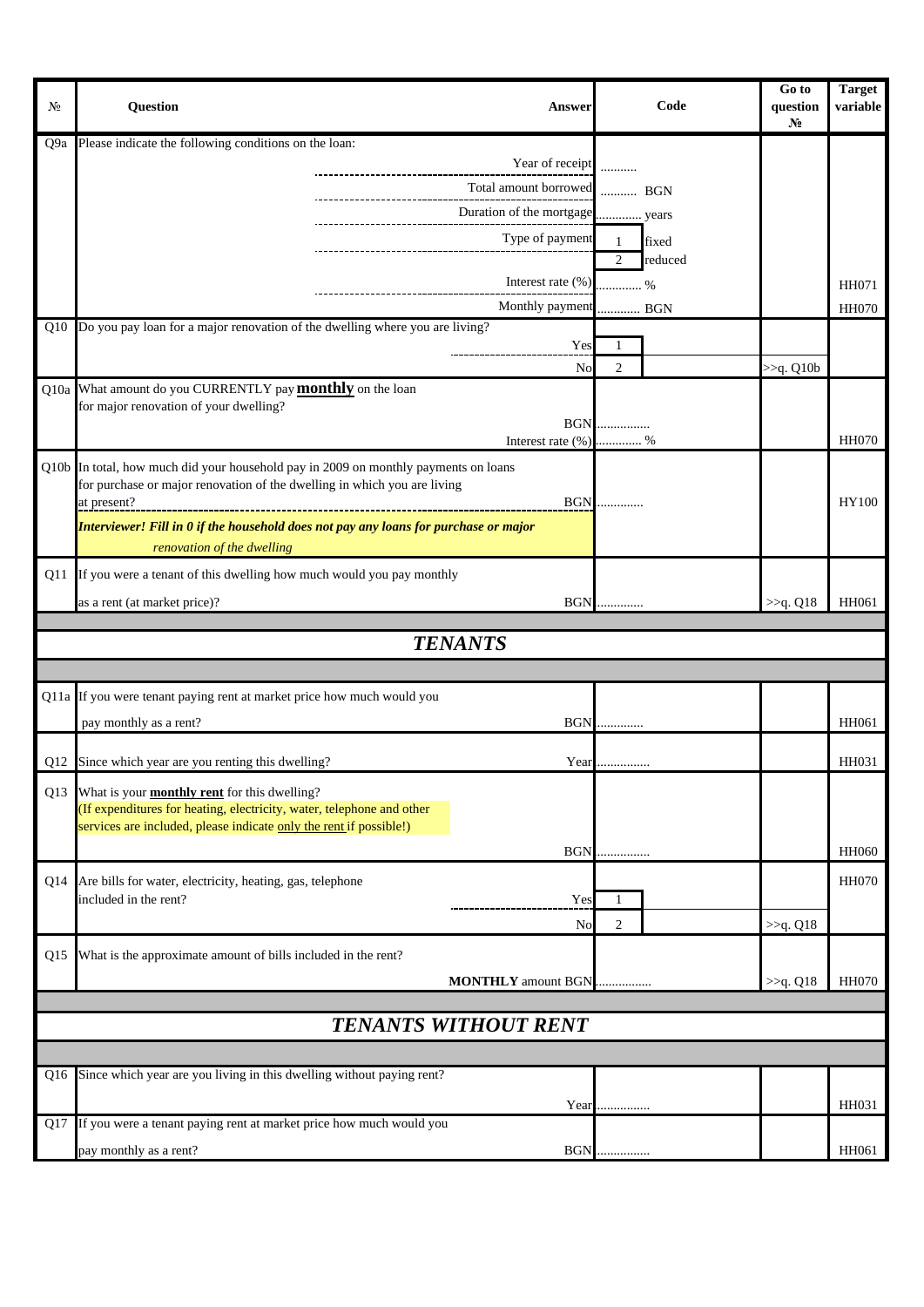| No.             | <b>Question</b><br><b>Answer</b>                                                         |                              | Code                             |         | Go to<br>question<br>N <sub>2</sub> | <b>Target</b><br>variable |
|-----------------|------------------------------------------------------------------------------------------|------------------------------|----------------------------------|---------|-------------------------------------|---------------------------|
|                 |                                                                                          |                              |                                  |         |                                     |                           |
|                 | <b>HOUSING COSTS</b>                                                                     |                              |                                  |         |                                     |                           |
|                 | (owners and tenants)                                                                     |                              |                                  |         |                                     |                           |
|                 |                                                                                          |                              |                                  |         |                                     |                           |
| Q18             | Which of the following costs related to your dwelling you had during 2009 and what is    |                              |                                  |         |                                     |                           |
|                 | their average monthly amount?                                                            |                              |                                  |         |                                     | <b>HH070</b>              |
|                 | (Exclude costs already included in the monthly rent!                                     |                              |                                  |         |                                     |                           |
|                 | If any of the costs are paid over several months, then indicate 1/12 of the total annual |                              |                                  |         |                                     |                           |
|                 | expenditure of the corresponding cost!                                                   |                              |                                  |         |                                     |                           |
|                 | If the household does not have any of the listed expenses, then encircle 2 and in column |                              |                                  | Average |                                     |                           |
|                 | Average monthly amount" fill in 0. In any other case encircle 1 and in column "Average   | Yes                          | N <sub>0</sub>                   | monthly |                                     |                           |
|                 | monthly amount" fill in the <b>average monthly amount</b> of the cost)                   |                              |                                  | amount  |                                     |                           |
|                 | Q18.1. Heating<br>Q18.2. Electricity (without heating)                                   | $\mathbf{1}$<br>$\mathbf{1}$ | $\overline{c}$<br>$\overline{c}$ |         |                                     |                           |
|                 | Q18.3. Cold water                                                                        | 1                            | 2                                | .       |                                     |                           |
|                 | O18.4. Hot water                                                                         | $\mathbf{1}$                 | 2                                |         |                                     |                           |
|                 | Q18.5. Other expenditures (lift, cleaner, guard, others)                                 | 1                            | $\overline{2}$                   |         |                                     |                           |
|                 | O18.6. Maintenance                                                                       | 1                            | 2                                | .       |                                     |                           |
| O19             | For 2009, have you made and what was the amount of the expenditures for:                 | Yes                          | No                               | Annual  |                                     |                           |
|                 | Q19.1. Insurance of the dwelling you are living in                                       | $\mathbf{1}$                 | $\boldsymbol{2}$                 | amount  |                                     | <b>HH070</b>              |
|                 | Q19.2. Property tax and waste disposal                                                   | 1                            | 2                                | .       |                                     | HY120                     |
|                 | Q19a How do the costs on your dwelling affect the financial situation of your household? |                              |                                  |         |                                     | <b>HS140</b>              |
|                 | (loan repayment, expenditures for current maintenance, taxes, insurance, renovation)     |                              |                                  |         |                                     |                           |
|                 |                                                                                          |                              |                                  |         |                                     |                           |
|                 | They burden it heavily                                                                   | 1                            |                                  |         |                                     |                           |
|                 | They burden it slightly                                                                  | $\overline{c}$               |                                  |         |                                     |                           |
|                 | They do not burden it at all                                                             | 3                            |                                  |         |                                     |                           |
| Q20             | In the last 12 months, has the household been in arrears,                                | Yes,                         | <b>Yes</b>                       | No      | <b>Not</b>                          |                           |
|                 | i.e. has been unable to pay on time due to financial difficulties for                    | once                         | twice or                         |         | applicable                          |                           |
|                 | any of the listed housing costs?<br>Q20.1. Mortgage repayment for the main dwelling      | $\mathbf{1}$                 | more<br>$\overline{c}$           | 3       | $\overline{4}$                      | <b>HS011</b>              |
|                 | Q20.2. Rent                                                                              | $\mathbf{1}$                 | $\overline{c}$                   | 3       | $\overline{4}$                      | <b>HS011</b>              |
|                 | Q20.3. Utility bills for electricity, water, heating, etc. (without expenditures         | 1                            | 2                                | 3       | $\overline{4}$                      | <b>HS021</b>              |
|                 | on telephone)                                                                            |                              |                                  |         |                                     |                           |
| Q <sub>21</sub> | Did you or another household member borrow money from banks or other institutions        |                              |                                  |         |                                     |                           |
|                 | (excluding individuals) for reasons different from purchasing                            |                              |                                  |         |                                     |                           |
|                 | or major renovation of the dwelling you are living in?<br>Yes                            |                              |                                  |         |                                     |                           |
|                 | No                                                                                       | $\overline{c}$               |                                  |         | >>q. Q23                            |                           |
| Q21a            | To what extent does the repayment of such loans (q. Q21) burden your                     |                              |                                  |         |                                     |                           |
|                 | household's financial situation?<br>A heavy burden                                       |                              |                                  |         |                                     | <b>HS150</b>              |
|                 | Somewhat a burden                                                                        | 2                            |                                  |         |                                     |                           |
|                 | Not a burden at all                                                                      | 3                            |                                  |         |                                     |                           |
| Q22             | In the last 12 months, has the household been in arrears                                 |                              |                                  |         |                                     |                           |
|                 | on hire purchase instalments or other loan payments shown in<br>Yes, once                |                              |                                  |         |                                     | <b>HS031</b>              |
|                 | question Q21?<br>Yes, twice or more                                                      | 2                            |                                  |         |                                     |                           |
|                 | No                                                                                       | 3                            |                                  |         |                                     |                           |
| Q <sub>23</sub> | What is the <b>total net monthly income</b> of your household at the moment?             |                              |                                  |         |                                     |                           |
|                 | (total sum of the household members income from salaries and wages, pensions,            |                              |                                  |         |                                     |                           |
|                 | social and family benefits, regular transfers from persons outside the household         |                              |                                  |         |                                     |                           |
|                 | <b>BGN</b><br>and from other sources)                                                    |                              |                                  |         |                                     |                           |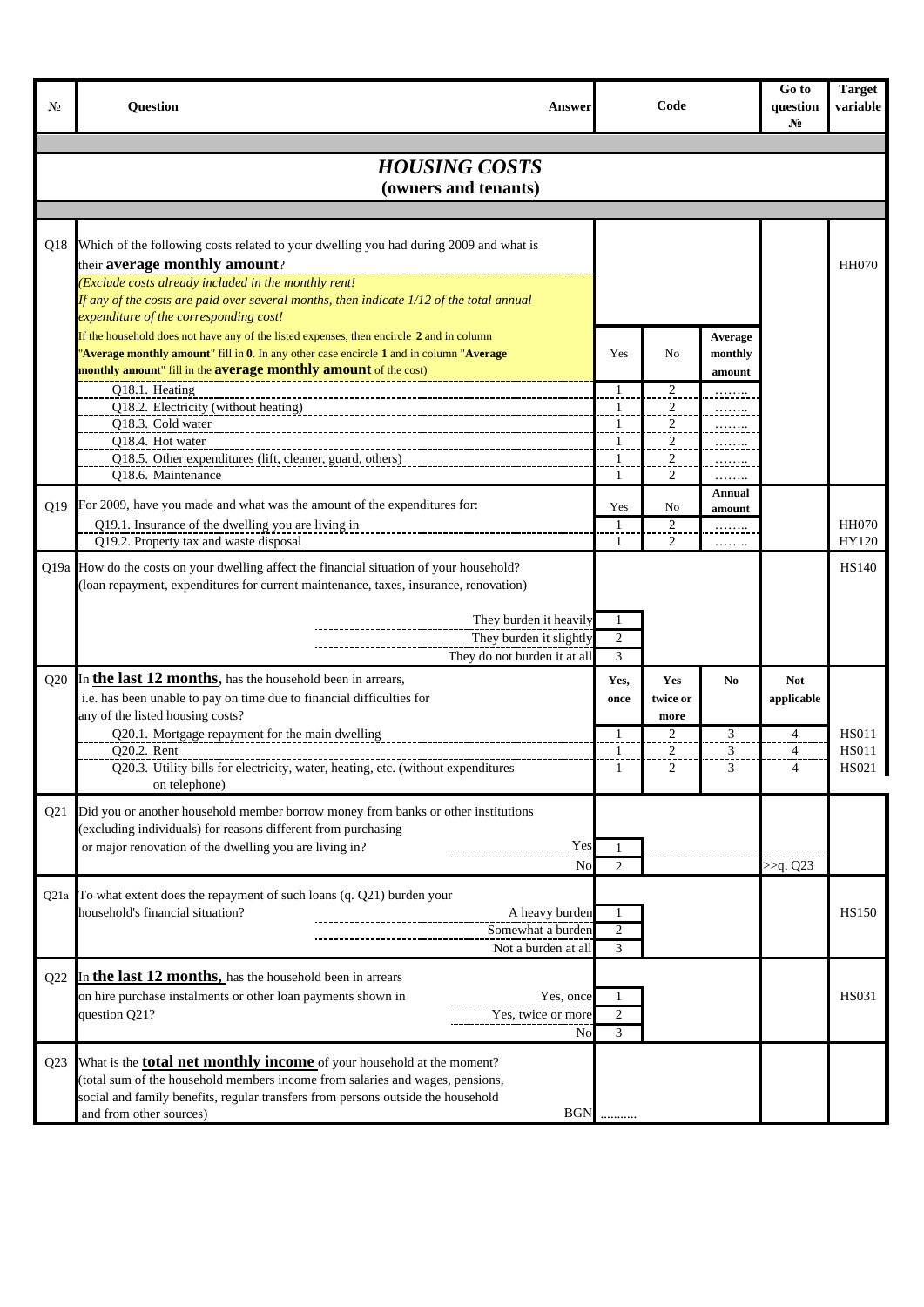| N <sub>2</sub>  | <b>Question</b><br>Answer                                                                                                                                                                                                                                                                                                              |     |                            | Code           |                     | Go to<br>question<br>N <sub>2</sub> | <b>Target</b><br>variable |
|-----------------|----------------------------------------------------------------------------------------------------------------------------------------------------------------------------------------------------------------------------------------------------------------------------------------------------------------------------------------|-----|----------------------------|----------------|---------------------|-------------------------------------|---------------------------|
| Q24             | Can your whole household <b>afford</b> , if you wish:                                                                                                                                                                                                                                                                                  |     | Yes                        | N <sub>0</sub> |                     |                                     |                           |
|                 | Q24.1. Going for a week's annual holiday away from home                                                                                                                                                                                                                                                                                |     | 1                          | $\overline{c}$ |                     |                                     | <b>HS040</b>              |
|                 | Q24.2. Eating meat, chicken or fish every second day<br>(or their vegeterian equivalent)                                                                                                                                                                                                                                               |     | 1                          | 2              |                     |                                     | <b>HS050</b>              |
|                 |                                                                                                                                                                                                                                                                                                                                        |     |                            |                |                     |                                     |                           |
| Q <sub>25</sub> | Can your household afford an unexpected required expense and pay through<br>its own resources?                                                                                                                                                                                                                                         |     |                            |                |                     |                                     |                           |
|                 | (urgent repair of the dwelling or car; replacement of washing                                                                                                                                                                                                                                                                          | Yes | 1                          |                |                     |                                     |                           |
|                 | machine or refrigerat; sudden illness, etc.)                                                                                                                                                                                                                                                                                           | No  | 2                          |                |                     |                                     | HS060                     |
|                 | Q26 Having in mind your household's total monthly income (the sum of income<br>of all household members from all sources) would you say that you<br>manage to make ends meet i.e. to pay for your usual<br>With great difficulty<br>With difficulty<br>daily expenses?<br>With some difficulty<br>Fairly easy<br>Easily<br>Very easily |     | 1<br>2<br>3<br>4<br>5<br>6 |                |                     |                                     | <b>HS120</b>              |
| Q27             | In your opinion, what is the <b>minimum monthly net income</b> necessary<br>for your household to make ends meet?                                                                                                                                                                                                                      |     |                            |                |                     |                                     | HS130                     |
|                 | <b>BGN</b>                                                                                                                                                                                                                                                                                                                             |     |                            |                |                     |                                     |                           |
|                 | Please answer in relation to the present financial situation of your household,<br>and what you consider as usual necessary expenses!                                                                                                                                                                                                  |     |                            |                |                     |                                     |                           |
|                 |                                                                                                                                                                                                                                                                                                                                        |     |                            |                |                     |                                     |                           |
|                 | <b>SOCIAL AND FAMILY BENEFITS</b>                                                                                                                                                                                                                                                                                                      |     |                            |                |                     |                                     |                           |
|                 | <b>RECEIVED BY THE HOUSEHOLD IN 2009</b>                                                                                                                                                                                                                                                                                               |     |                            |                |                     |                                     |                           |
|                 |                                                                                                                                                                                                                                                                                                                                        |     |                            |                |                     |                                     |                           |
|                 | Q28 <i>Interviewer!</i> Specify whether there are children in the household                                                                                                                                                                                                                                                            | Yes | $\mathbf{1}$               |                |                     |                                     |                           |
|                 | who are up to 16 years old at $31.12.2009$                                                                                                                                                                                                                                                                                             | No  | $\overline{2}$             |                |                     | >>q. Q29                            |                           |
|                 | Q28a Did any of the children under 16 have his/her own source of income<br>during 2009 from?                                                                                                                                                                                                                                           |     | Yes                        | N <sub>o</sub> | Annual<br>amount    |                                     |                           |
|                 | Q28a.1. Pension from deceased parent                                                                                                                                                                                                                                                                                                   |     |                            |                |                     |                                     | HY110                     |
|                 | Q28a.2. Disability pension<br>Q28a.3. Education-related allowances                                                                                                                                                                                                                                                                     |     | 1                          | $\sqrt{2}$     |                     |                                     |                           |
|                 | Q28a.4. Other income (awards, work during vacation, etc.,                                                                                                                                                                                                                                                                              |     | 1                          | 2              |                     |                                     |                           |
|                 | excluding transfers between household members)                                                                                                                                                                                                                                                                                         |     |                            |                |                     |                                     |                           |
|                 | Interviewer! In column "Annual amount" the total annual amount of income received by all children in the household is filled in.                                                                                                                                                                                                       |     |                            |                |                     |                                     |                           |
| Q29             | In 2009 did your household receive, for how many months and<br>what <b>monthly amount</b> ?                                                                                                                                                                                                                                            |     | Yes                        | No             | Number of<br>months | <b>Monthly</b>                      |                           |
|                 | Q29.1. Assistance payments for heating - season 2009/2010                                                                                                                                                                                                                                                                              |     | $\mathbf{1}$               | $\sqrt{2}$     |                     | amount                              | HY060                     |
|                 | Q29.2. Monthly assistance payments for rent of                                                                                                                                                                                                                                                                                         |     |                            |                |                     |                                     |                           |
|                 | municipal or state housing<br>Q29.3. Monthly monetary benefit for low income                                                                                                                                                                                                                                                           |     | $\frac{1}{1}$              | $\frac{2}{2}$  | .                   |                                     | HY070<br>HY060            |
|                 | Q29.4. Lump-sum for satisfying accidentally occurred needs                                                                                                                                                                                                                                                                             |     | 1                          | $\overline{2}$ | $\mathbf X$         | $\cdots$<br>.                       | HY060                     |
|                 | <b>Interviewer!</b> Monthly assistance payments for paying of municipal rent is granted to:<br>- orphans up to 25 years old, graduated social vocational center<br>- single people over 70 years old<br>- single parents                                                                                                               |     |                            |                |                     |                                     |                           |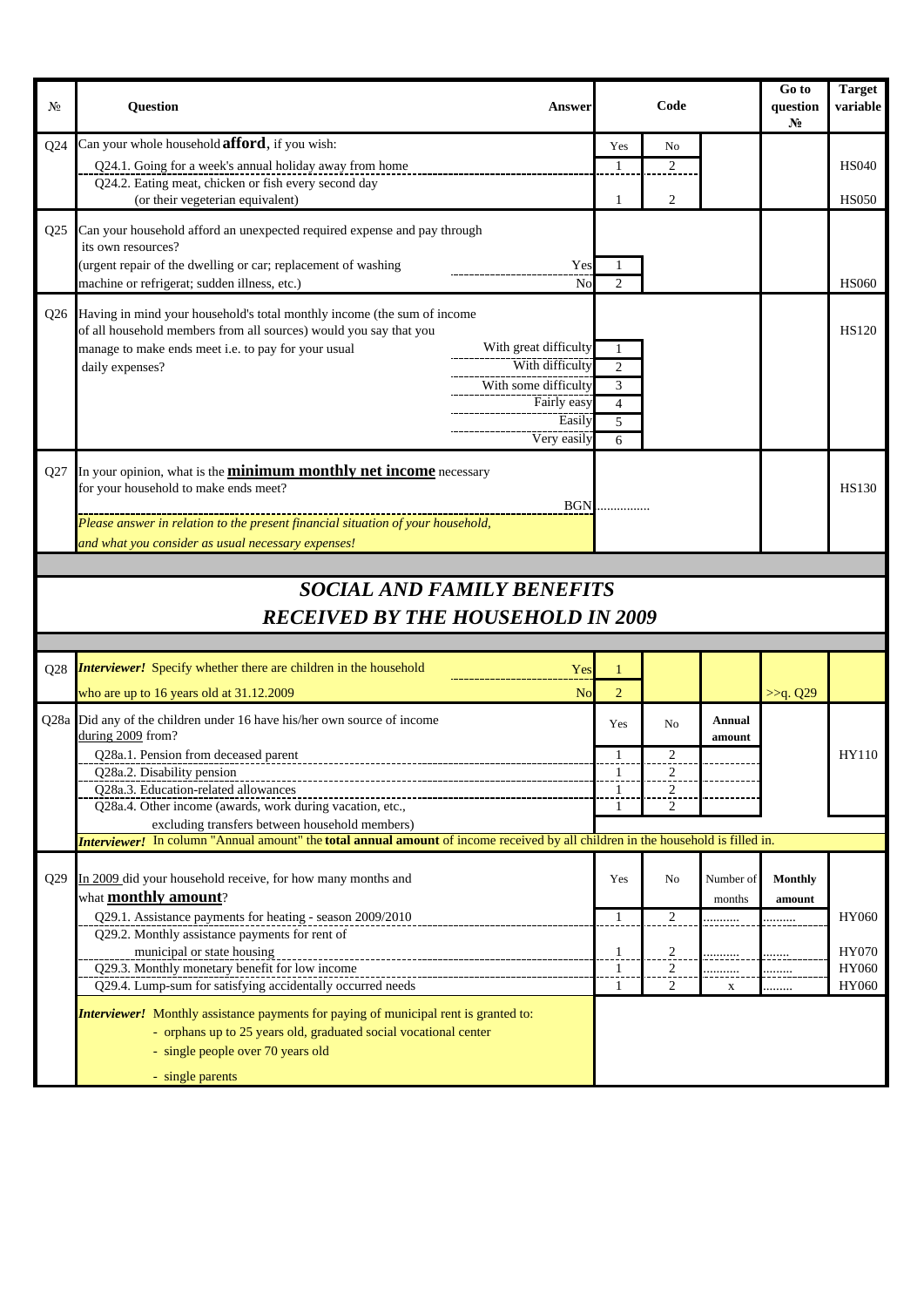| No. | <b>Question</b><br><b>Answer</b>                                                                                                                                                                                                                                                                                                                                                                                           |                | Code                    |                         | Go to<br>question<br>N <sub>2</sub> | <b>Target</b><br>variable |
|-----|----------------------------------------------------------------------------------------------------------------------------------------------------------------------------------------------------------------------------------------------------------------------------------------------------------------------------------------------------------------------------------------------------------------------------|----------------|-------------------------|-------------------------|-------------------------------------|---------------------------|
|     | Q30 Have you or another member of the household received any of the following<br>family/children related lump sum benefits during 2009 for:                                                                                                                                                                                                                                                                                | Yes            | N <sub>0</sub>          | <b>Annual</b><br>amount |                                     | HY050                     |
|     | Q30.1. Lump sum benefit for pregnancy                                                                                                                                                                                                                                                                                                                                                                                      | 1              | $\overline{c}$          |                         |                                     |                           |
|     | Q30.2. Lump sum benefit for childbirth                                                                                                                                                                                                                                                                                                                                                                                     |                |                         |                         |                                     |                           |
|     | Q30.2.a - for first child                                                                                                                                                                                                                                                                                                                                                                                                  | $\mathbf{1}$   | $\overline{c}$          |                         |                                     |                           |
|     | Q30.2.6 - for second child                                                                                                                                                                                                                                                                                                                                                                                                 | $\overline{1}$ | $\overline{2}$          |                         |                                     |                           |
|     | Q30.2.B - for third or subsequent child                                                                                                                                                                                                                                                                                                                                                                                    | $\mathbf{1}$   | $\overline{2}$          |                         |                                     |                           |
|     | Q30.3. Lump sum benefit for bringing up a child younger than 1 year by mother<br>who is a student                                                                                                                                                                                                                                                                                                                          | 1              | 2                       |                         |                                     |                           |
|     | Q30.4. Lump sum benefit for bringing up twins younger than 1 year                                                                                                                                                                                                                                                                                                                                                          | 1              | 2                       |                         |                                     |                           |
|     | Q30.5. Additional lump sum benefit for permanently disabled child                                                                                                                                                                                                                                                                                                                                                          | $\mathbf{1}$   | 2                       |                         |                                     |                           |
|     | Q30.6 Pupil's benefit                                                                                                                                                                                                                                                                                                                                                                                                      | 1              | $\overline{2}$          |                         |                                     |                           |
|     | Q30.7. Targeted support for children who cannot enroll in kindergarden                                                                                                                                                                                                                                                                                                                                                     | 1              | 2                       |                         |                                     |                           |
|     | Q31 Have you or another member of the household received any of the following<br>monthly family/children related benefits during 2009 for:                                                                                                                                                                                                                                                                                 | Yes            | N <sub>0</sub>          | Number of<br>months     | <b>Monthly</b><br>amount            | HY050                     |
|     | Q31.1. Monthly benefits for bringing up a child younger than 1 year                                                                                                                                                                                                                                                                                                                                                        | 1              | 2                       |                         |                                     |                           |
|     | Q31.2. Monthly benefits for bringing up a child with permanent disbilities younger                                                                                                                                                                                                                                                                                                                                         | $\mathbf{1}$   | $\overline{2}$          |                         |                                     |                           |
|     | than 2 years                                                                                                                                                                                                                                                                                                                                                                                                               |                |                         |                         |                                     |                           |
|     | Q31.3. Monthly benefits for a child till graduating secondary school                                                                                                                                                                                                                                                                                                                                                       |                |                         |                         |                                     |                           |
|     | (child benefits till 20 years of age)                                                                                                                                                                                                                                                                                                                                                                                      | $\mathbf{1}$   | $\overline{c}$          |                         |                                     |                           |
|     | Q31.4. Monthly benefits for a child with permanent disabilities till graduating secondary                                                                                                                                                                                                                                                                                                                                  |                |                         |                         |                                     |                           |
|     | school (till 20 years of age, amounting to 70% of the minimum wage)<br><b>Interviewer!</b> - Monthly benefits for bringing up a child younger than 1 year (Q31.1) amounting to BGN 100 are granted to                                                                                                                                                                                                                      | $\mathbf{1}$   | $\overline{c}$          |                         |                                     |                           |
|     | - In column "Monthly amount" for sub-questions Q31.1 and Q31.2. <b>BGN 100</b> is filled in,<br>and in column "Number of months" the total number of months for all children in the household for<br>whom the benefits are received is filled in<br>- In column "Monthly amount" for sub-questions Q31.3 and Q31.4 the <b>total monthly amount</b><br>received by the household for all children living in it is filled in |                |                         |                         |                                     |                           |
|     | Q32 Have you or another member of the household received any of the following social benefits                                                                                                                                                                                                                                                                                                                              |                |                         |                         |                                     |                           |
|     | for bringing up child younger than 18 years, accommodated in foster family or<br>at relatives during 2009?                                                                                                                                                                                                                                                                                                                 | Yes            | No                      | Number<br>of months     | Monthly<br>amount                   | HY050                     |
|     | Q32.1. Lump sum                                                                                                                                                                                                                                                                                                                                                                                                            | 1              | 2                       |                         |                                     |                           |
|     | Q32.2. Monthly benefit for child, accommodated in                                                                                                                                                                                                                                                                                                                                                                          |                |                         |                         |                                     |                           |
|     | foster family or at relatives                                                                                                                                                                                                                                                                                                                                                                                              | 1              | 2                       |                         |                                     |                           |
|     | Q33 Have you or another member of the household received target benefits for free travelling<br>as any of the following beneficiaries during 2009?                                                                                                                                                                                                                                                                         | Yes            | N <sub>o</sub>          | Annual<br>amount        |                                     | HY060                     |
|     | Q33.1. Mother of many children                                                                                                                                                                                                                                                                                                                                                                                             | $\mathbf{1}$   | $\overline{2}$          |                         |                                     |                           |
|     | Q33.2. Disabled person with over 70% reduced capacity                                                                                                                                                                                                                                                                                                                                                                      | $\mathbf{1}$   | 2                       |                         |                                     |                           |
|     | Q33.3. Child in age less than 16 years with chronical diseases                                                                                                                                                                                                                                                                                                                                                             | $\mathbf{1}$   | $\overline{\mathbf{c}}$ |                         |                                     |                           |
|     | Q33.4. War invalid                                                                                                                                                                                                                                                                                                                                                                                                         | 1              | 2                       |                         |                                     |                           |
| Q34 | Have you or another member of the household received any of the following                                                                                                                                                                                                                                                                                                                                                  | Yes            | No                      | Annual                  |                                     |                           |
|     | target benefits for people with disability during 2009?                                                                                                                                                                                                                                                                                                                                                                    |                |                         | amount                  |                                     | PY130                     |
|     | Q34.1. For purchasing and repairing of the means,                                                                                                                                                                                                                                                                                                                                                                          |                |                         |                         |                                     |                           |
|     | equipments and medical devices                                                                                                                                                                                                                                                                                                                                                                                             | $\mathbf{1}$   | $\overline{c}$          |                         |                                     |                           |
|     | Q34.2. For purchasing and/or repairing of a personal<br>vehicle                                                                                                                                                                                                                                                                                                                                                            | $\overline{1}$ | $\overline{2}$          |                         |                                     |                           |
|     | Q34.3. For house reconstruction                                                                                                                                                                                                                                                                                                                                                                                            | -1             | 2                       |                         |                                     |                           |
|     | Q34.4. Other target benefits (companion and others)                                                                                                                                                                                                                                                                                                                                                                        | 1              | 2                       |                         |                                     |                           |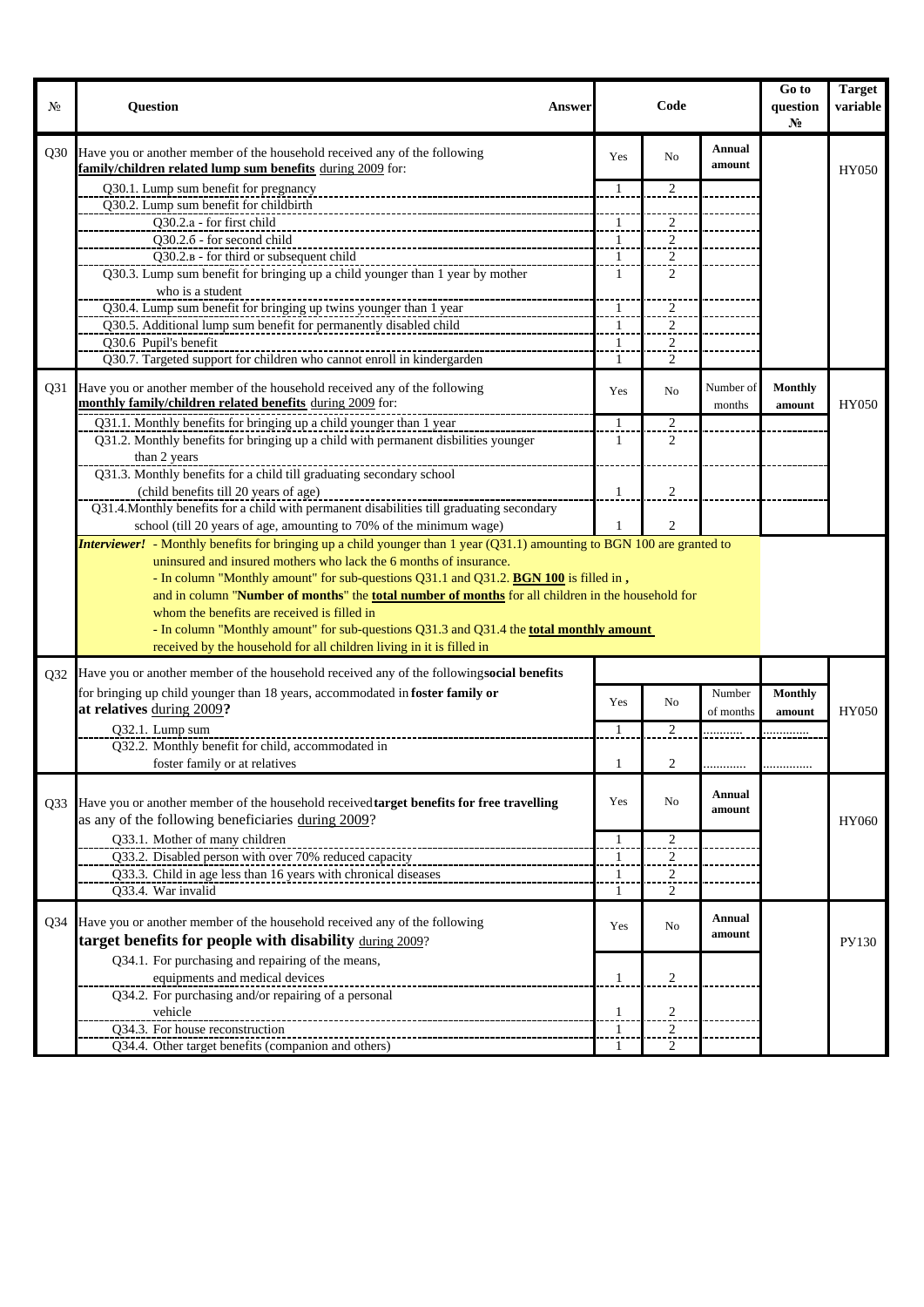| No  | <b>Question</b>                                                                                                                                                                                                                                | <b>Answer</b>                                                     | Code                | Go to<br>question<br>N <sub>2</sub> | <b>Target</b><br>variable |
|-----|------------------------------------------------------------------------------------------------------------------------------------------------------------------------------------------------------------------------------------------------|-------------------------------------------------------------------|---------------------|-------------------------------------|---------------------------|
|     | <b>TRANSFERS BETWEEN HOUSEHOLDS</b>                                                                                                                                                                                                            |                                                                   |                     |                                     |                           |
|     |                                                                                                                                                                                                                                                |                                                                   |                     |                                     |                           |
|     | <b>Interviewer!</b> Questions Q35, Q36, Q38 and Q39 refer to regular transfers between households<br>and individuals living in the country.<br>received to/from abroad.                                                                        |                                                                   |                     |                                     |                           |
| Q35 | Have you or another member of the household given gratuitous assistance<br>in cash and/or in kind to persons (incl. for child alimony)<br>outside your household during 2009?                                                                  | Yes<br>No                                                         | $\mathfrak{2}$      | >>q. Q37                            | HY130                     |
|     | (Do not include Christmas, birthday or other presents)                                                                                                                                                                                         |                                                                   |                     |                                     |                           |
| Q36 | What is the total amount of the assistance given by your household?<br>Q36.1. In cash<br>Q36.2. In kind                                                                                                                                        | (annual amount) BGN<br>(annual amount) BGN                        |                     |                                     | HY130                     |
|     | Q36.3. Alimonies paid                                                                                                                                                                                                                          | $(annual amount)$ $BGN$ <sub></sub>                               |                     |                                     | HY131                     |
| Q37 | Have you or another member of the household given gratuitous assistance<br>in cash or in kind to persons living <b>abroad</b><br>during 2009?                                                                                                  | Yes<br>No                                                         | 1<br>$\overline{c}$ | >>q. Q38                            | <b>HY080</b>              |
|     | Q37a What is the total amount of assistance given by your household abroad?<br>Q37a.1. In cash and in kind<br>Q37a.2. Alimonies paid                                                                                                           | (annual amount) BGN                                               |                     |                                     | <b>HY080</b><br>HY081     |
| Q38 | Have you or another member of the household <b>received</b><br>gratuitous assistance (incl. child alimony) in cash or<br>in kind from persons outside your household<br>during 2009?<br>(Do not include Christmas, birthday or other presents) | Yes<br>No                                                         | 1<br>2              | >>q. Q40                            | <b>HY080</b>              |
|     | Q39 What is the total amount of assistance <b>received</b> by your household?<br>Q39.1. In cash<br>Q39.2. In kind<br>Q39.3. Alimonies received                                                                                                 | (annual amount) BGN<br>(annual amount) BGN<br>(annual amount) BGN |                     |                                     | <b>HY080</b><br>HY081     |
| Q40 | Have you or another member of the household <b>received</b>                                                                                                                                                                                    |                                                                   |                     |                                     | <b>HY080</b>              |
|     | gratuitous assistance in cash or in kind from persons<br>living <b>abroad</b> during 2009?                                                                                                                                                     | Yes<br>No                                                         | 1<br>$\overline{c}$ | >>q. Q41                            |                           |
|     | Q40a What is the total amount of assistance <b>received</b> by your household from <b>abroad</b> ?<br>Q40a.1. In cash and in kind                                                                                                              | (annual amount) BGN                                               |                     |                                     | <b>HY080</b>              |
|     | Q40a.2. Alimonies received                                                                                                                                                                                                                     | (annual amount) BGN                                               |                     |                                     | HY081                     |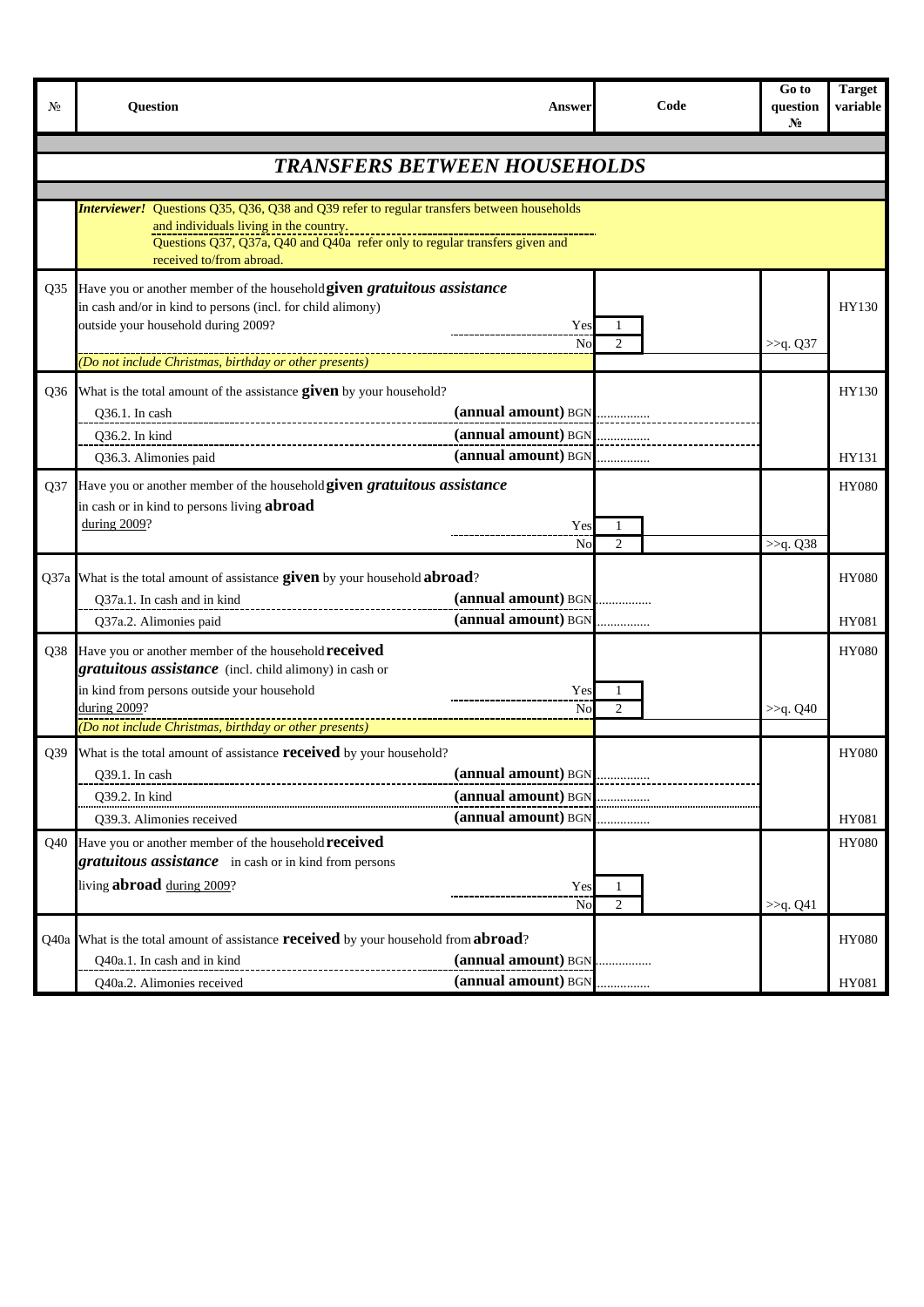| No.             | Question                                                                                                                                                                        | Answer              | Code                            | Go to<br>question<br>$N_2$ | <b>Target</b><br>variable |
|-----------------|---------------------------------------------------------------------------------------------------------------------------------------------------------------------------------|---------------------|---------------------------------|----------------------------|---------------------------|
|                 | <b>AGRICULTURAL ACTIVITY OF THE HOUSEHOLD DURING 2009</b>                                                                                                                       |                     |                                 |                            |                           |
|                 |                                                                                                                                                                                 |                     |                                 |                            |                           |
| Q41             | Are you or another member of the household registered as:<br>Q41.1. Farmer<br>Q41.2. Tobacco grower                                                                             |                     | Yes<br>No<br>2<br>-1<br>2<br>-1 |                            |                           |
| Q <sub>42</sub> | Did you and your household <b>cultivate</b> own or rented land?                                                                                                                 | Yes                 | -1                              |                            |                           |
|                 | (incl. the yard if it is used for agricultural purposes)                                                                                                                        | No                  | $\overline{2}$                  | >>q. Q51                   |                           |
| Q43             | How many decars (own and rented land) did you cultivate?                                                                                                                        | Decars              |                                 |                            |                           |
| Q44             | Does your household grow cereals, vegetables, perennials,<br>tobacco, fodder and other crops?                                                                                   | Yes<br>No           | $\overline{c}$                  |                            |                           |
| Q45             | To what amount approximately would you estimate the<br>agricultural production of your household?                                                                               | (annual amount) BGN | .                               |                            |                           |
| Q46             | To what amount approximately would you estimate the agricultural<br>production <b>consumed</b> by your household?                                                               | (annual amount) BGN |                                 |                            | HY170                     |
| Q47             | Did you <b>sell</b> own agricultural production?                                                                                                                                | Yes<br>No           | 1<br>2                          | >>q. Q49                   |                           |
| Q48             | What amount did you get from sales of agricultural production?                                                                                                                  | (annual amount) BGN |                                 |                            | <b>PY050</b>              |
| O49             | Have you or another member of the household given part of your<br>agricultural production to persons outside your household<br>for free?                                        | Yes<br><b>No</b>    | $\overline{2}$                  | >>q. Q51                   |                           |
| Q50             | To what amount approximately would you estimate the given to                                                                                                                    |                     |                                 |                            |                           |
|                 | other persons agricultural production?                                                                                                                                          | (annual amount) BGN |                                 |                            | HY130                     |
| Q51             | Have you or another member of the household given land you own<br>in agricultural cooperative or <b>rented</b> it to other persons?                                             | Yes<br>No           | 1<br>2                          | $>>q. Q5\overline{4}$      |                           |
| Q52             | How many decars of land did you give in agricultural cooperative<br>or rent to other persons?                                                                                   | Decars              | .                               |                            |                           |
| Q53             | What amount did you get from giving land in agricultural cooperative<br>or renting it?<br>(if you were paid in kind please indicate the approximate<br>equivalent value in BGN) | (annual amount) BGN |                                 |                            | HY040                     |
| Q54             | Did your household <b>breed</b> stock, poultry, bees, etc.?                                                                                                                     | Yes<br>No           | 1<br>$\overline{2}$             | >>q. Q64                   |                           |
|                 | <b>Interviewer!</b> If the answer of questions Q42, Q51 and Q54 is "No" - go to Module 2010                                                                                     |                     |                                 |                            |                           |
| Q55             | Did you sell part of the bred stock?                                                                                                                                            | Yes<br>No           | 1<br>$\overline{2}$             | >>q. Q57                   |                           |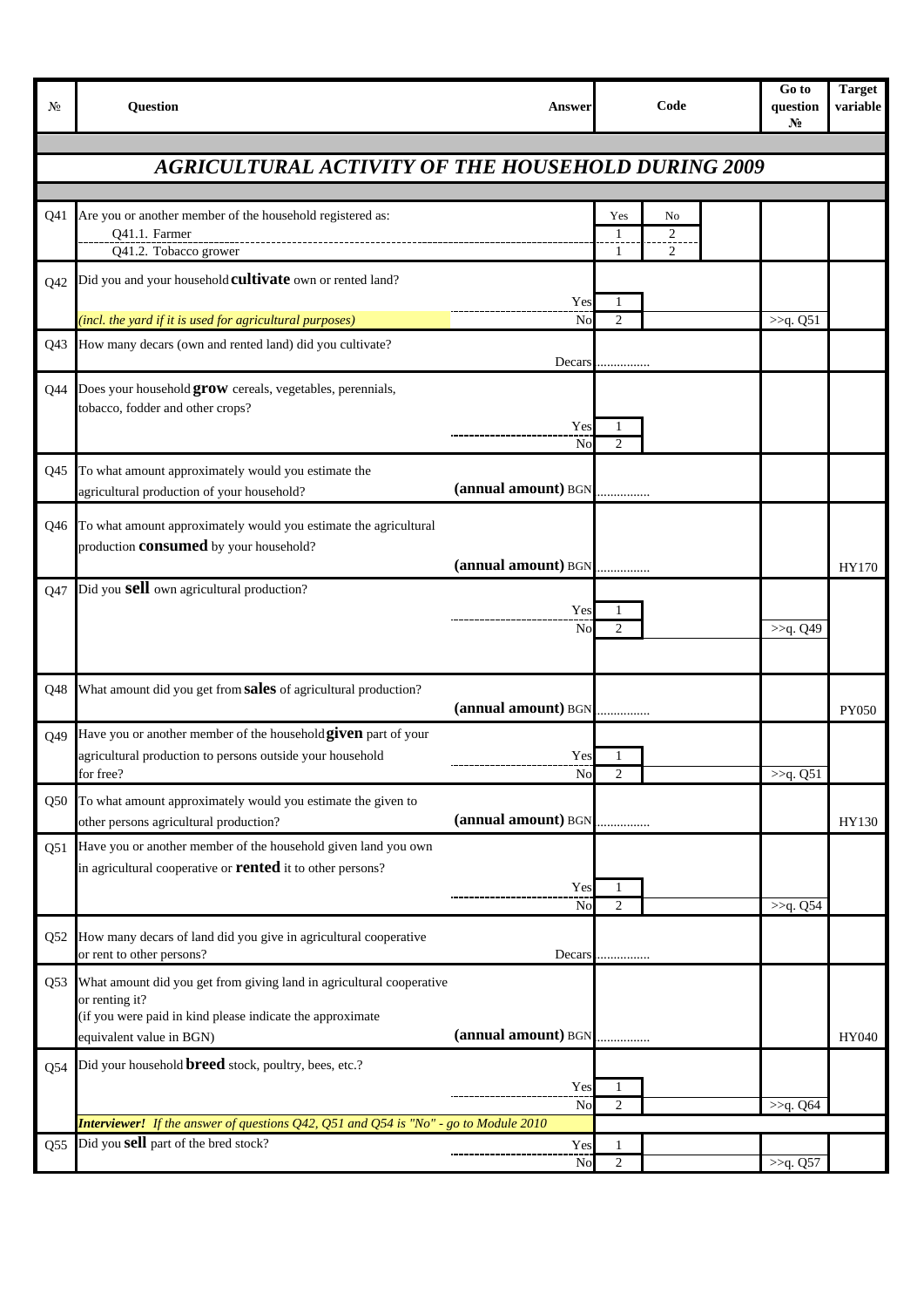| No              | Question                                                                                                                                                                                                                                                                                                                 | <b>Answer</b>                                                                             | Code                                  | Go to<br>question<br>N <sub>2</sub> | <b>Target</b><br>variable                                             |
|-----------------|--------------------------------------------------------------------------------------------------------------------------------------------------------------------------------------------------------------------------------------------------------------------------------------------------------------------------|-------------------------------------------------------------------------------------------|---------------------------------------|-------------------------------------|-----------------------------------------------------------------------|
| Q56             | What approximate amount did you get from the sale of bred stock?                                                                                                                                                                                                                                                         | (annual amount) BGN                                                                       |                                       |                                     | PY050                                                                 |
| Q57             | Did your household have stock-breeding production - eggs, milk,<br>meat, honey and other animal products?                                                                                                                                                                                                                | Yes<br>No                                                                                 | 1<br>$\overline{2}$                   | >>q. Q60                            |                                                                       |
| Q58             | What was the approximate total value of this production?                                                                                                                                                                                                                                                                 | (annual amount) BGN                                                                       |                                       |                                     |                                                                       |
| Q59             | To what amount approximately would you estimate the stock-breeding<br>production <b>consumed</b> by your household?                                                                                                                                                                                                      | (annual amount) BGN                                                                       |                                       |                                     | HY170                                                                 |
| O60             | Did you sell production from stock-breeding?                                                                                                                                                                                                                                                                             | Yes<br>No                                                                                 | 1<br>$\overline{c}$                   | >>q. Q62                            |                                                                       |
| Q61             | What amount did you get from the <b>sold</b> stock-breeding<br>production?                                                                                                                                                                                                                                               | (annual amount) BGN                                                                       |                                       |                                     | PY050                                                                 |
| Q62             | Did you give to persons outside your household a part of your<br>stock-breeding production for free?                                                                                                                                                                                                                     | Yes<br>No                                                                                 | $\mathfrak{D}$                        | >>q. Q64                            |                                                                       |
|                 | Q63 To what amount approximately would you estimate the stock-breeding<br>production given to other persons?                                                                                                                                                                                                             | (annual amount) BGN                                                                       |                                       |                                     | HY130                                                                 |
| Q <sub>64</sub> | What expenditures for agricultural activity during 2009<br>has your household made?<br>(Indicate the total amount of expenditures for: sowing, seeds, seedlings, fertilizers, herbicides, transport, purchase of<br>animals, animal feed, veterinary services, храна на животни, renting land, paying the workers, etc.) | (annual amount) BGN                                                                       |                                       |                                     |                                                                       |
|                 | MODULE 2010 INTRA-HOUSEHOLD SHARING OF RESOURCES                                                                                                                                                                                                                                                                         |                                                                                           |                                       |                                     |                                                                       |
|                 |                                                                                                                                                                                                                                                                                                                          |                                                                                           |                                       |                                     |                                                                       |
|                 | <b>Interviewer!</b> The questions relate to the whole household at the time of interview.<br>Households consisting of only one person are not interviewed.                                                                                                                                                               |                                                                                           |                                       |                                     |                                                                       |
| M1              | How are the incomes you receive in your household dealt with?<br>(all income from every source of each household member)<br>We treat some incomes as common resources and the rest as private resources<br>We treat all incomes as private resources of the person receiving it                                          | We treat all incomes as common resources<br>We do not receive any income in the household | $\overline{c}$<br>3<br>$\overline{4}$ |                                     | <b>HA010</b>                                                          |
| M2              | Who is usually responsible for managing the common household finances?<br>(keeping track of expenses, bills, loans, incomes, etc.)<br>At least one person inside and at least one person outside the household<br>No person inside the household but at least one person outside the household                           | One or more household members<br>There are no common household finances                   | 2<br>3<br>$\overline{4}$              |                                     | <b>HA020</b>                                                          |
| M3              | Interviewer! Fill in the personal number of the individual/s who is normally responsible<br>for managing the household finances<br><b>END OF INTERVIEW</b>                                                                                                                                                               | /RB030/<br>person 1<br>person 2<br>person 3<br>person 4<br>person 5                       |                                       |                                     | <b>HA030</b><br><b>HA040</b><br><b>HA050</b><br>HA060<br><b>HA070</b> |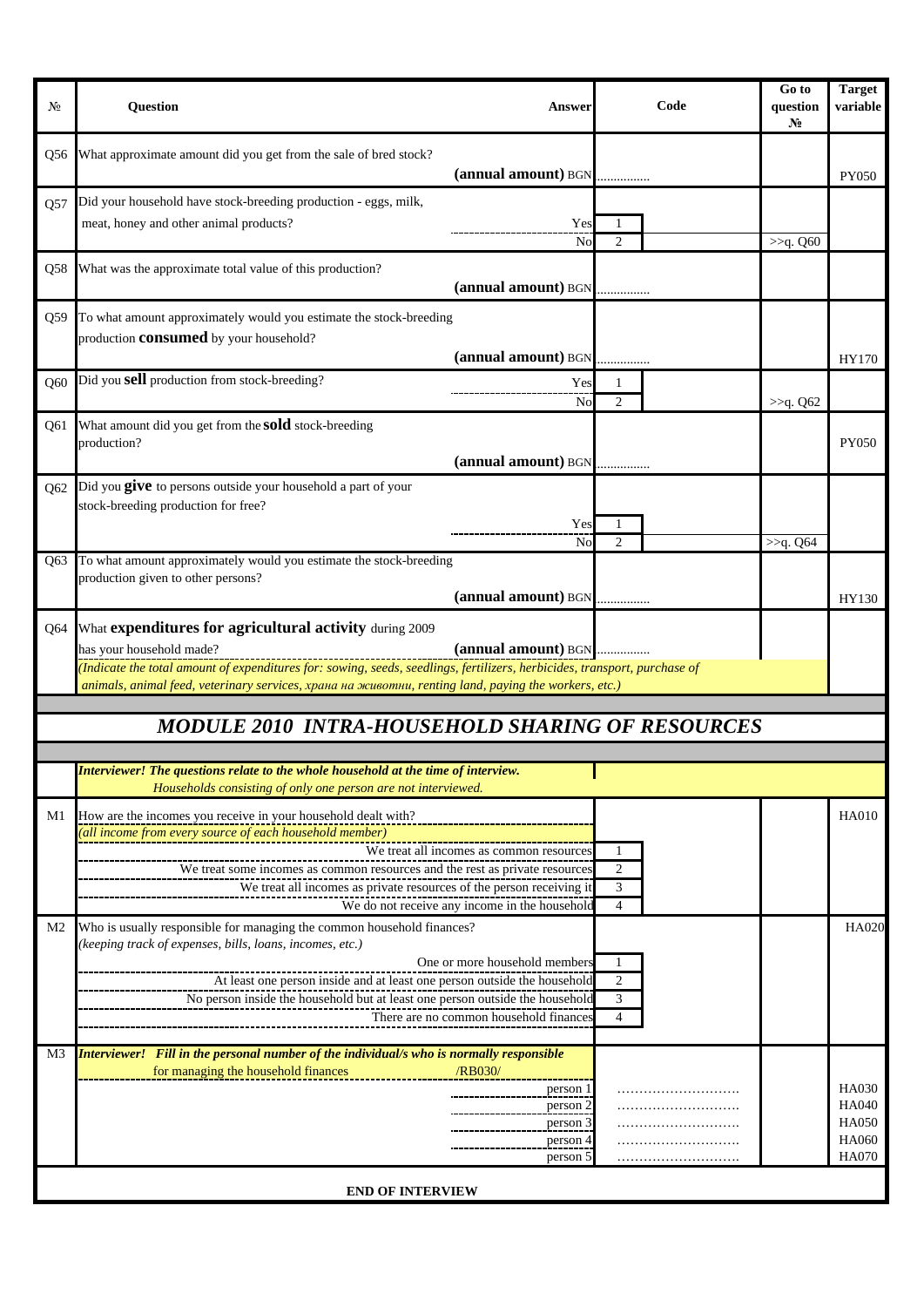## **NATIONAL STATISTICAL INSTITUTE**

# **STATISTICS ON INCOME AND LIVING CONDITIONS**

#### **ЕU - SILC PROJECT**

| Region                                                                                                  |                                                                                                                                                                                  |                        |
|---------------------------------------------------------------------------------------------------------|----------------------------------------------------------------------------------------------------------------------------------------------------------------------------------|------------------------|
| Town, village                                                                                           | PQ1. Is the individual questionnaire filled in:                                                                                                                                  | <b>RB250</b>           |
| No of cluster in the region                                                                             |                                                                                                                                                                                  |                        |
| No of household in the cluster                                                                          | Yes<br>11                                                                                                                                                                        | $\gg$ q. PQ2           |
|                                                                                                         | No, the person is unable to present                                                                                                                                              |                        |
| No of household in the national sample                                                                  | information<br>21                                                                                                                                                                |                        |
|                                                                                                         | Lost questionnaire, left for filling in<br>22                                                                                                                                    |                        |
|                                                                                                         | No, the person rejects to present                                                                                                                                                |                        |
| Rotation group                                                                                          | information<br>23                                                                                                                                                                |                        |
| Personal No of the person<br>(From question RB030 of HH questionnaire)                                  | No, the person is temporarily absent and<br>nobody else can present information<br>for him/her<br>31<br>No, because of other reason for lack of<br>contact with the person<br>32 |                        |
|                                                                                                         | No, the interview was not carried out for                                                                                                                                        |                        |
|                                                                                                         | 33<br>other reason                                                                                                                                                               |                        |
|                                                                                                         | If any of 21, 22, 23, 31, 32 or 33 then end of the interview!                                                                                                                    |                        |
|                                                                                                         | PQ2. How did you get the information from the<br>person?<br>By direct interview with the person                                                                                  | <b>RB260</b><br>>> PQ4 |
|                                                                                                         | $\overline{2}$<br>From another member of the household                                                                                                                           | >> PQ3                 |
|                                                                                                         | PQ3. No of the person who present the information RB270                                                                                                                          |                        |
| Dates of interview:                                                                                     |                                                                                                                                                                                  |                        |
| first:<br>$\ldots \ldots \ldots \ldots \ldots \ldots \ldots \ldots \ldots$ / 2010<br>// 2010<br>second: | PQ4 Length of interview                                                                                                                                                          | minutes                |
|                                                                                                         |                                                                                                                                                                                  |                        |

| (Name, surname and last name) |  |
|-------------------------------|--|
|                               |  |
|                               |  |
| (Name, surname and last name) |  |
|                               |  |
|                               |  |
|                               |  |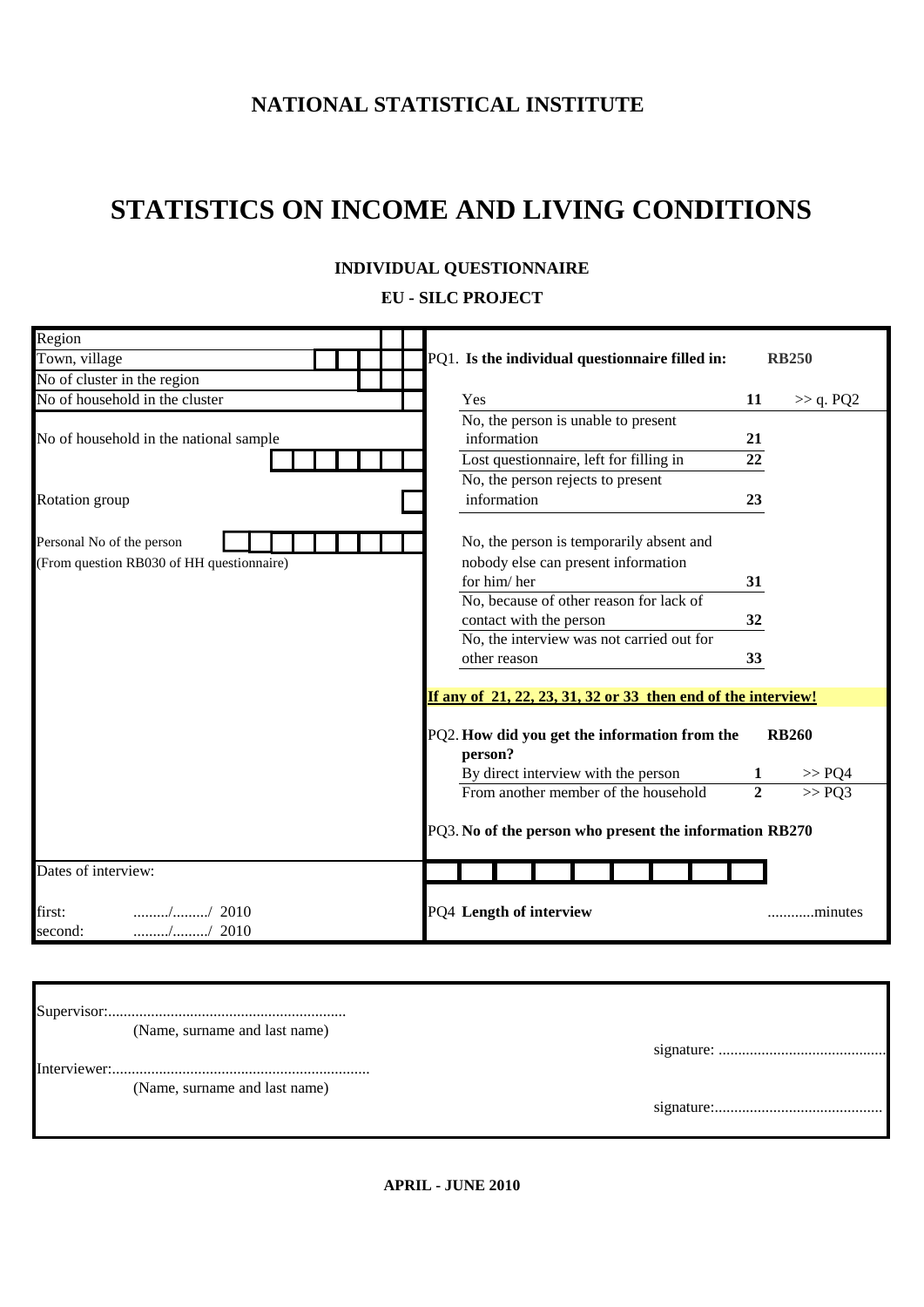| No. | <b>Questions</b>                                                                                                                       | <b>Answers</b> | Code | Go to<br>question<br>No. | <b>Target</b><br>variable |
|-----|----------------------------------------------------------------------------------------------------------------------------------------|----------------|------|--------------------------|---------------------------|
|     | Interviewer! Please, specify whether the person is aged 16 and over at 31/12/2009<br><i>i.e.</i> in the household register RB245 is 1. |                |      |                          |                           |
|     | Sex                                                                                                                                    | Male<br>Female |      |                          |                           |
|     | Age                                                                                                                                    | Age (years     |      |                          |                           |

## *PART 1. ACTIVE LIFE*

| P1             | Have you ever had a job?                                                       | Yes                          |                             |             | PL015        |
|----------------|--------------------------------------------------------------------------------|------------------------------|-----------------------------|-------------|--------------|
|                | (Answer "Yes" is indicated only for persons who have worked at least 6 months) | <b>No</b>                    | 2                           | $\gg$ q. P4 |              |
| P <sub>2</sub> | At what age did you start your first job?                                      | Age                          |                             |             | PL190        |
| P <sub>3</sub> | How many years have you worked in total?                                       |                              | Years                       |             | <b>PL200</b> |
| <b>P4</b>      | Have you changed your activity status <b>during the last 12 months?</b>        | Yes                          |                             |             |              |
|                |                                                                                | <b>No</b>                    | $\mathcal{D}_{\mathcal{L}}$ | $\gg$ q. P6 |              |
| P <sub>5</sub> | What is the most recent change?                                                | employed >> unemployed       |                             |             | PL180        |
|                |                                                                                | employed >> retired          | 2                           |             |              |
|                |                                                                                | employed >> other inactive   | 3                           |             |              |
|                |                                                                                |                              |                             |             |              |
|                |                                                                                | unemployed $\gg$ employed    | 4                           |             |              |
|                |                                                                                | unemployed >> retired        | 5                           |             |              |
|                |                                                                                | unemployed >> other inactive | 6                           |             |              |
|                |                                                                                |                              |                             |             |              |
|                |                                                                                | $retired \gg emploved$       |                             |             |              |
|                |                                                                                | retired >> unemployed        | 8                           |             |              |
|                |                                                                                | retired $\gg$ other inactive | 9                           |             |              |
|                |                                                                                |                              |                             |             |              |
|                |                                                                                | other inactive >> employed   | 10                          |             |              |
|                |                                                                                | other inactive >> unemployed | 11                          |             |              |
|                |                                                                                | other inactive >> retired    | 12                          |             |              |
|                |                                                                                |                              |                             |             |              |

## *PART 2. ECONOMIC ACTIVITY, EMPLOYMENT AND UNEMPLOYMENT*

| P <sub>6</sub> | Considering your everyday activities,                                       | Employee working full-time                               |                |             | PL031 |
|----------------|-----------------------------------------------------------------------------|----------------------------------------------------------|----------------|-------------|-------|
|                | do you consider yourself                                                    | Employee working part-time                               | 2              |             |       |
|                | mainly as $\dots$ ?                                                         | Self-employed working full-time, including family worker | 3              |             |       |
|                |                                                                             | Self-employed working part-time, including family worker |                |             |       |
|                |                                                                             | Unemployed                                               | 5              |             |       |
|                |                                                                             | Pupil, student, further training, unpaid work experience | 6              |             |       |
|                |                                                                             | Retired or given up business                             |                |             |       |
|                |                                                                             | Incapable to work due to disability                      | 8              |             |       |
|                |                                                                             | Fulfilling domestic tasks                                | 10             |             |       |
|                |                                                                             | Other inactive person                                    | 11             |             |       |
| P7             | <b>During the last week</b> , did you do any paid work (in cash or in kind) | Yes                                                      |                | >> q. P22   | PL035 |
|                | for at least one hour?                                                      | No                                                       | $\mathfrak{D}$ |             |       |
| P8             | Although you did not work in a paid job <b>during the last week</b> ,       |                                                          |                |             |       |
|                | do you have a paid job (or business) from which you was temporarily absent  |                                                          |                |             |       |
|                | (due to illness, leave, maternity leave, bad weather and other)             | Yes                                                      |                | $>>q$ . P22 | PL035 |
|                | and to which you will return after some time?                               | No                                                       | $\mathfrak{D}$ |             |       |
| P <sub>9</sub> | Did you do anything to find a job <b>during the last 4 weeks</b> ?          | Yes                                                      |                |             |       |
|                |                                                                             | N <sub>0</sub>                                           |                | $>>q.$ P11  |       |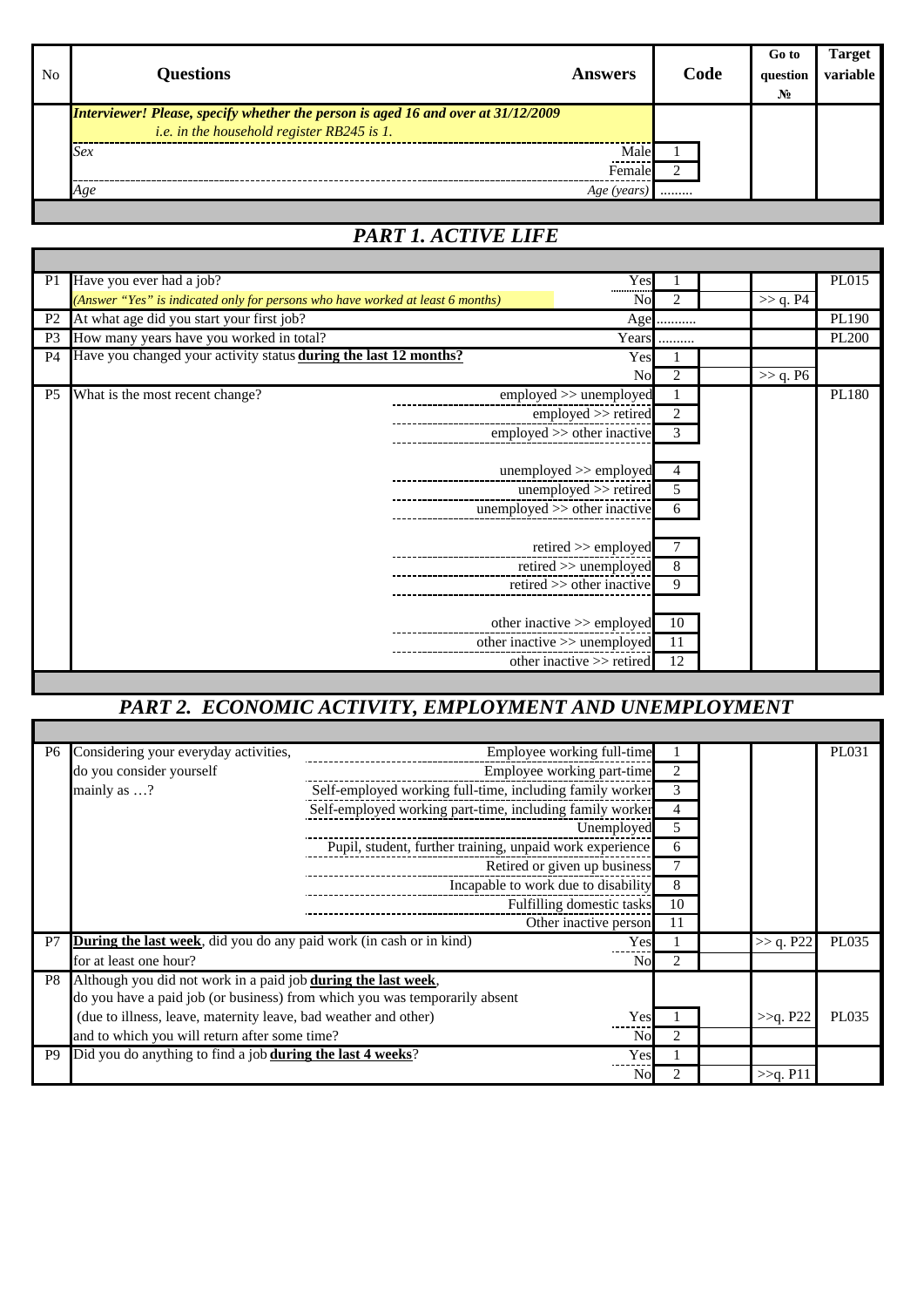| N <sub>0</sub> | <b>Questions</b><br><b>Answers</b>                                                                                                                                                                                                                                                                                                                                                                                                                                                                                                                                                                                                                                                                                                                                                                                                                                                                  | Code                                                                         |                                                                                                                       | Go to<br>question<br>N <sub>0</sub>                                                     | <b>Target</b><br>variable |
|----------------|-----------------------------------------------------------------------------------------------------------------------------------------------------------------------------------------------------------------------------------------------------------------------------------------------------------------------------------------------------------------------------------------------------------------------------------------------------------------------------------------------------------------------------------------------------------------------------------------------------------------------------------------------------------------------------------------------------------------------------------------------------------------------------------------------------------------------------------------------------------------------------------------------------|------------------------------------------------------------------------------|-----------------------------------------------------------------------------------------------------------------------|-----------------------------------------------------------------------------------------|---------------------------|
|                | P10 Which of the listed below methods did you use in order to find a job during the last 4 weeks?<br>Answer "Yes" or "No" for each alternative depending on whether you have<br>used it during the last 4 weeks:<br>P10.1. Contacted a public employment agency<br>P10.2. Contacted a private employment agency<br>P10.3. Applied directly to employers<br>P10.4. Asked friends, relatives, unions, etc.<br>P10.5. Placed or answered advertisements in newspapers, journals or Internet<br>P10.6. Studied job advertisements in newspapers, journals and Internet<br>P10.7. Took interview, test or examination<br>P10.8. Looked for land, premises or equipment necessary to start<br>own business<br>P10.9. Applied for permit, patent, licence or credit in order to start<br>own business<br>$P10.10.$ Other<br>Please, check the answers to the subquestions of question P10!<br>Interviewer! | Yes<br>1<br>$\mathbf{1}$<br>-1<br>1<br>1<br>1<br>1                           | No<br>$\overline{c}$<br>2<br>2<br>$\overline{c}$<br>2<br>$\overline{c}$<br>$\overline{c}$<br>2<br>2<br>$\overline{c}$ |                                                                                         |                           |
|                | In case the answers to all subquestions are "No"<br>In case there is at least one "Yes" (regardless on which subquestion)                                                                                                                                                                                                                                                                                                                                                                                                                                                                                                                                                                                                                                                                                                                                                                           |                                                                              |                                                                                                                       | $>> q.$ P11<br>>> q. P12                                                                |                           |
|                | P11 Which is the MAIN reason you are not looking for a job?<br>Already found a job and will start in less than 3 months<br>Already found a job and will start in more than 3 months<br>Expecting to start the job after forced leave<br>Expecting proposal for a job from a public employment agency<br>Expecting results from employers of the public sector<br>Expecting the active season to start<br>Illness/disability<br>Family obligations<br>Student (incl. qualification courses)<br>Pensioner<br>Do not believe that will find a job<br>Expecting proposal for a job from abroad<br>Other reasons                                                                                                                                                                                                                                                                                         | 1<br>2<br>3<br>4<br>5<br>6<br>7<br>8<br>$\mathbf{Q}$<br>10<br>11<br>12<br>13 |                                                                                                                       | >> q. P13<br>>> q. P13<br>>> q. P13<br>>> q. P13<br>>> q. P13<br>>> q. P13<br>>> q. P13 | PL010                     |
|                | P12 In case you found a suitable for you job (or were able to start own business),<br>would you be able to start work immediately, within 2 weeks?<br>Yes                                                                                                                                                                                                                                                                                                                                                                                                                                                                                                                                                                                                                                                                                                                                           |                                                                              |                                                                                                                       |                                                                                         | PL025                     |
|                | No                                                                                                                                                                                                                                                                                                                                                                                                                                                                                                                                                                                                                                                                                                                                                                                                                                                                                                  | $\mathfrak{D}$                                                               |                                                                                                                       |                                                                                         |                           |

### 2.1. DATA ON THE LAST JOB OF PERSONS WHO DO NOT WORK AT THE MOMENT

|     | P13 In what year did you last work?<br>(For the persons who have never worked, fill in 9999 and 99 for year and<br>month respectively and go to q. P42)                     | Year                                                                  |             |                                                  |              |
|-----|-----------------------------------------------------------------------------------------------------------------------------------------------------------------------------|-----------------------------------------------------------------------|-------------|--------------------------------------------------|--------------|
| P14 | What was your occupation in your last job?<br>$(ISCO-88)$                                                                                                                   |                                                                       |             |                                                  | <b>PL050</b> |
|     | P15 Industry (NACE Rev.2)                                                                                                                                                   |                                                                       | .           |                                                  | <b>PL111</b> |
|     | P16 In your last job you were?                                                                                                                                              | Employer with employees<br>Self-employed<br>Employee<br>Family worker | 2<br>3<br>4 | >> q. P20<br>>> q. P20<br>>> q. P17<br>>> q. P20 | <b>PL040</b> |
|     | P17 What kind of contract did you have with your employer?                                                                                                                  | Permanent<br>Temporary<br>Working without written contract            | 2<br>3      |                                                  | PL140        |
|     | P18 Did you have managerial functions on this job?<br>$(Manages/supervises the work of other people regardless if he/she$<br><i>occupies a managerial position or not</i> ) | Yes<br>No                                                             |             | >> q. P20                                        | PL150        |
|     | P19 Did you have any say on the pay or promotion of the people you supervise<br>or manage?                                                                                  | Yes<br>No                                                             | 2           |                                                  | PL150        |
|     | P20 Did you (or your employer) pay your social insurance contribution on this job?                                                                                          | Yes<br>Nol                                                            |             | >> q. P42                                        |              |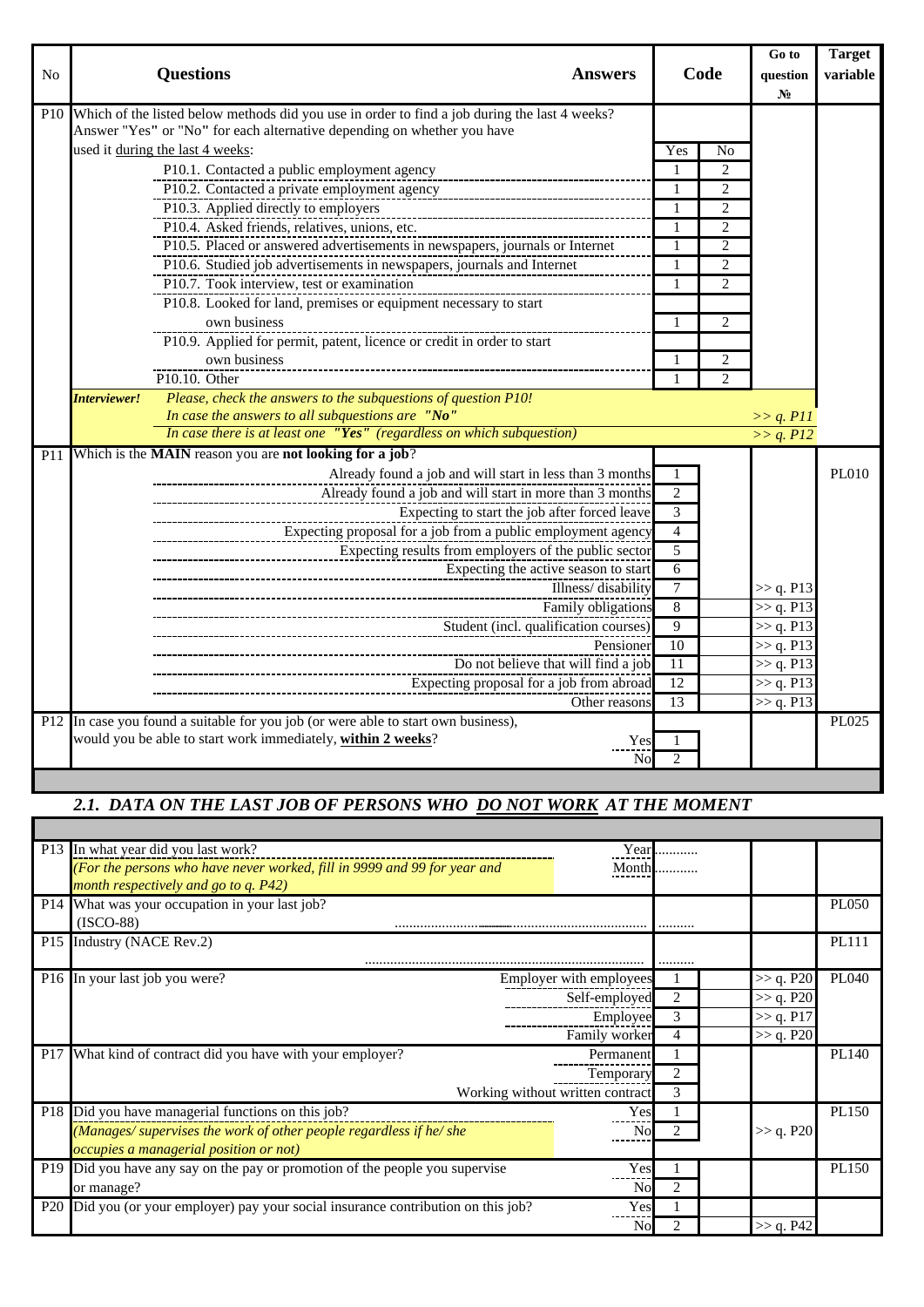| No | <b>Questions</b>                                                               | Answers    | Code | Go to<br>question<br>$N_2$ | Target<br>variable |
|----|--------------------------------------------------------------------------------|------------|------|----------------------------|--------------------|
|    | P21 How much did you (or your employer) pay on social insurance contributions? | <b>BGN</b> |      | $>>$ a. P42                |                    |
|    | (In case amounts vary among the months indicate the median for the             |            |      |                            |                    |
|    | months you have been social insured)                                           |            |      |                            |                    |

#### *2.2. DATA ON THE MAIN JOB OF PERSONS WORKING AT THE MOMENT*

| P <sub>22</sub> | Since when do you work in this job?                                      | Month                                 |                |           |              |
|-----------------|--------------------------------------------------------------------------|---------------------------------------|----------------|-----------|--------------|
|                 | (In this enterprise, firm, organization, etc.)                           | Year                                  |                |           |              |
| P23             | What is your occupation in your main job? (ISCO-88)                      |                                       |                |           | PL051        |
|                 |                                                                          |                                       |                |           |              |
| P24             | Industry (NACE Rev.2)                                                    |                                       |                |           |              |
|                 |                                                                          |                                       |                |           | PL111        |
|                 | P25 In your main job you are?                                            | Employer with employees               |                |           | PL040        |
|                 |                                                                          | Self-employed                         | $\overline{2}$ |           |              |
|                 |                                                                          | Employee                              | 3              |           |              |
|                 |                                                                          | Family worker                         | $\overline{4}$ |           |              |
|                 |                                                                          |                                       |                |           |              |
|                 | P26 Are you                                                              | Employee in private company           | 1              |           |              |
|                 | Employee in public, municipal or mixed company/                          |                                       |                |           |              |
|                 |                                                                          | firm/organization/etc.                | $\overline{2}$ |           |              |
|                 | Self-employed in own business, freelancer                                |                                       | $\overline{3}$ | >> q. P29 |              |
|                 | Member of producers' cooperative society                                 |                                       | $\overline{4}$ | >> q. P29 |              |
|                 |                                                                          | Family worker in a family business or |                |           |              |
|                 |                                                                          | on a family farm without paying       | $\sqrt{5}$     | >> q. P29 |              |
|                 |                                                                          | Can not decide                        | 6              | >> q. P29 |              |
|                 | P27 What is the kind of your working contract?                           | Labour agreement                      | 1              |           |              |
|                 |                                                                          | Official contract                     | $\overline{2}$ |           |              |
|                 |                                                                          | Civil contract                        | 3              |           |              |
|                 |                                                                          | Other contract                        | $\overline{4}$ |           |              |
|                 |                                                                          | No written contract                   | 5              | >>q. P29  |              |
|                 | P28 What is the type of your working contract?                           | Permanent                             |                |           | PL140        |
|                 |                                                                          | Temporary                             | $\overline{2}$ |           |              |
|                 | P29 What is the size (number of employees) of the company,               |                                       |                |           | PL130        |
|                 | enterprise, organisation, etc. you are working for?                      | Exact number of 1 to 10<br>$11 - 19$  | .              |           |              |
|                 |                                                                          |                                       | 11             |           |              |
|                 |                                                                          | $20 - 49$                             | 12             |           |              |
|                 |                                                                          | 50 and more                           | 13             |           |              |
|                 | (In case there are branches, indicate the size of the unit               | Don't know, but less than 11          | 14             |           |              |
|                 | where you are working!)                                                  | Don't know, but more than 10          | 15             |           |              |
|                 | P30 How many hours per week do you usually work in your main job?        |                                       |                |           | PL060        |
|                 | (For employees include also overtime)                                    | Hours                                 |                |           |              |
| P31             | You said you are working  hours per week in your main job.               |                                       |                |           | <b>PY200</b> |
|                 | How much are you paid for this job                                       |                                       |                |           |              |
|                 | (including payments for overtime)?                                       |                                       |                |           |              |
|                 | P31.1. Gross                                                             | <b>BGN</b>                            | <u></u>        |           |              |
|                 | P31.2.<br>Net                                                            | <b>BGN</b>                            |                |           |              |
| P32             | Do you pay social insurance contributions in this job?                   | Yes, for pension and for health       |                |           |              |
|                 |                                                                          | Yes, for pension only                 | $\overline{c}$ |           |              |
|                 |                                                                          | Yes, for health only                  | $\overline{3}$ |           |              |
|                 |                                                                          | No, I do not pay any social           |                |           |              |
|                 |                                                                          | insurance contributions               | 4              | >> q. P34 |              |
| P33             | How much do you (or your employer) pay on social insurance contributions | <b>BGN</b>                            |                |           |              |
|                 | monthly?                                                                 |                                       |                |           |              |
|                 | P34 Do you have managerial functions on this job?                        | Yes                                   |                |           | PL150        |
|                 | (Manage/ supervise the work of other people regardless if he/ she        | No                                    | $\overline{2}$ | >> q. P36 |              |
|                 | <i>occupies a managerial position or not</i> )                           |                                       |                |           |              |
|                 |                                                                          |                                       |                |           |              |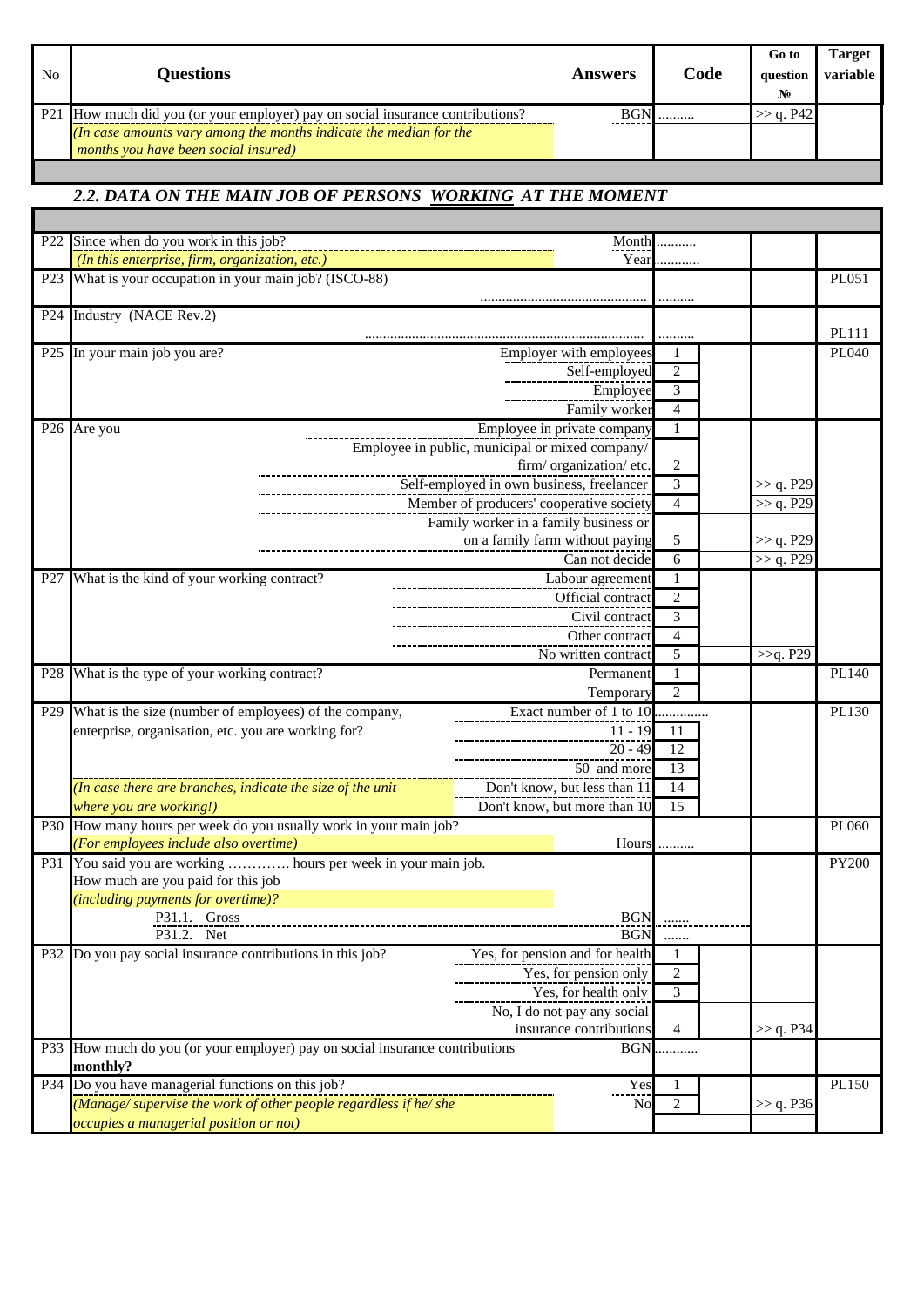|                |                                                            |                                                                                               |                |      | Go to          | <b>Target</b> |
|----------------|------------------------------------------------------------|-----------------------------------------------------------------------------------------------|----------------|------|----------------|---------------|
| N <sub>o</sub> | <b>Questions</b>                                           | <b>Answers</b>                                                                                |                | Code | question       | variable      |
|                |                                                            |                                                                                               |                |      | N <sub>0</sub> |               |
|                |                                                            | P35 Do you have any say on the pay or promotion of the people you supervise<br>Yes            |                |      |                | PL150         |
|                | or manage?                                                 | No                                                                                            | $\overline{c}$ |      |                |               |
|                | P36 Have you changed your job during the last 12 months?   | Yes                                                                                           | 1              |      |                |               |
|                |                                                            | N <sub>0</sub>                                                                                | $\overline{2}$ |      | >> q. P38      | PL160         |
|                | P37 What was the <b>MAIN</b> reason                        | To take up/ to seek better job                                                                |                |      |                | PL170         |
|                | for you to leave your                                      | Termination of temporary/seasonal job                                                         | $\overline{c}$ |      |                |               |
|                | previous job?                                              | Obliged to stop by the employer (bancrupcy, reduction                                         |                |      |                |               |
|                |                                                            | of staff, early retirement, dismissal, other)                                                 | 3              |      |                |               |
|                |                                                            | Sale or closure of own/family business                                                        | $\overline{4}$ |      |                |               |
|                |                                                            | Child care and care for other household members                                               | 5              |      |                |               |
|                |                                                            | Marriage or moving to another area because of change in the job,                              |                |      |                |               |
|                |                                                            | including that of the spouse/ partner                                                         | 6              |      |                |               |
|                |                                                            | Go abroad<br>___________________________________                                              | $\overline{7}$ |      |                |               |
|                |                                                            |                                                                                               | 8              |      |                |               |
|                |                                                            | P38 Do you have more than one (second, third, etc.) job at the moment?<br>Yes                 | 1              |      |                |               |
|                |                                                            | <b>No</b>                                                                                     | 2              |      |                |               |
|                |                                                            | P39 How many hours <b>weekly</b> do you usually work in <b>all</b> your additional jobs?      |                |      |                | PL100         |
|                |                                                            | Hours.                                                                                        |                |      |                |               |
|                | (Fill in 0 if the person does not have additional job)     |                                                                                               |                |      |                |               |
|                |                                                            | P40 <i>Interviewer!</i> In case the hours shown in q.P30 and q.P39 are less than 30 - mark 1, |                |      |                |               |
|                | in all other cases - mark 2                                |                                                                                               |                |      |                |               |
|                |                                                            | Usual weekly working time less than 30 hours                                                  |                |      |                |               |
|                |                                                            | Usual weekly working time 30 hours and more                                                   | $\mathfrak{D}$ |      | >> q. P42      |               |
| P41            | What is the <b>MAIN</b> reason to work less than 30 hours? |                                                                                               |                |      |                | PL120         |
|                |                                                            | Education or training                                                                         |                |      |                |               |
|                |                                                            | Personal illness or disability                                                                | 2              |      |                |               |
|                |                                                            | Want to work more hours but cannot find a job(s)                                              |                |      |                |               |
|                |                                                            | or work more hours                                                                            | 3              |      |                |               |
|                |                                                            | Do not want to work more hours                                                                | $\overline{4}$ |      |                |               |
|                |                                                            | Number of hours in all job(s) is considered as full time                                      | $\overline{5}$ |      |                |               |
|                |                                                            | Family reasons (child care or care for another household member)                              | 6              |      |                |               |
|                |                                                            | Other reasons                                                                                 | $\tau$         |      |                |               |
|                |                                                            |                                                                                               |                |      |                |               |

## *PART 3. INCOME FOR 2009*

## *3.1. ECONOMIC ACTIVITY DURING 2009*

ī.

|           |              | Employed       | Self-employed |              |                |         |               |                             |                   |                             |  |               |
|-----------|--------------|----------------|---------------|--------------|----------------|---------|---------------|-----------------------------|-------------------|-----------------------------|--|---------------|
| Month     | full<br>time | part<br>time   | full<br>time  | part<br>time | Unemplo<br>yed | Student | Pensione<br>r | Permane<br>ntly<br>disabled | Domestic<br>tasks | Other<br>inactive<br>person |  |               |
| January   |              | $\overline{2}$ | 3             | 4            | 5              | 6       | 7             | 8                           | 10                | 11                          |  | <b>PL211A</b> |
| February  |              | $\overline{c}$ | 3             | 4            | 5              | 6       | $\mathcal{I}$ | 8                           | 10                | 11                          |  | PL211B        |
| March     |              | $\overline{c}$ | 3             | 4            | 5              | 6       | $\mathcal{I}$ | 8                           | 10                | 11                          |  | PL211C        |
| April     |              | $\overline{2}$ | 3             | 4            | 5              | 6       | $\mathcal{I}$ | 8                           | 10                | 11                          |  | PL211D        |
| May       |              | $\overline{c}$ | 3             | 4            | 5              | 6       | $\tau$        | 8                           | 10                | 11                          |  | PL211E        |
| June      |              | $\overline{2}$ | 3             | 4            | 5              | 6       | 7             | 8                           | 10                | 11                          |  | PL211F        |
| July      |              | $\overline{2}$ | 3             | 4            | 5              | 6       | $\tau$        | 8                           | 10                | 11                          |  | PL211G        |
| August    |              | $\overline{2}$ | 3             | 4            | 5              | 6       | 7             | 8                           | 10                | 11                          |  | PL211H        |
| September |              | $\overline{2}$ | 3             | 4            | 5              | 6       | 7             | 8                           | 10                | 11                          |  | PL211I        |
| October   |              | $\overline{2}$ | 3             | 4            | 5              | 6       | 7             | 8                           | 10                | 11                          |  | PL211J        |
| November  |              | $\overline{2}$ | 3             | 4            | 5              | 6       | 7             | 8                           | 10                | 11                          |  | PL211K        |
| December  |              | $\overline{2}$ | 3             | 4            | 5              | 6       | 7             | 8                           | 10                | 11                          |  | PL211L        |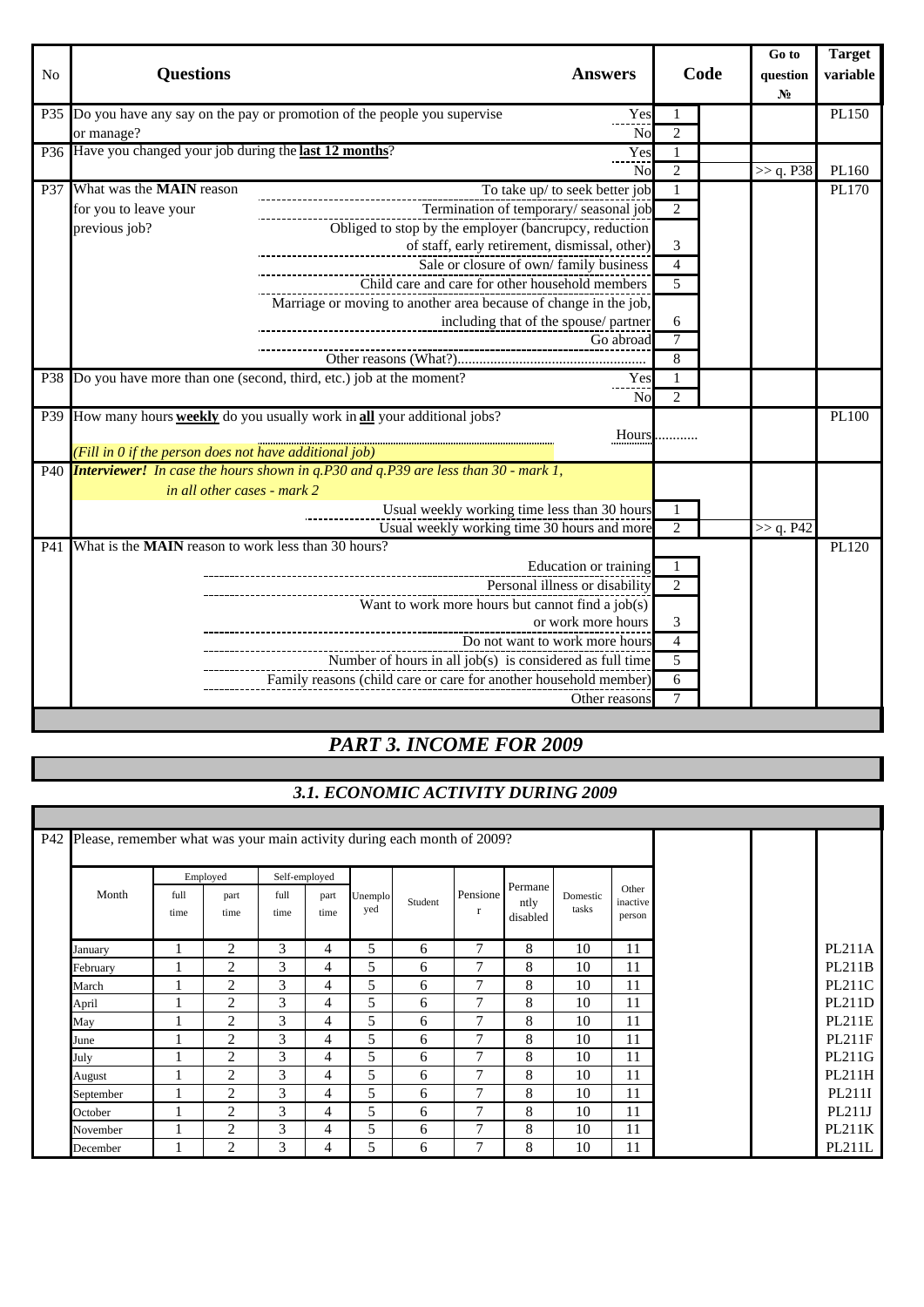| <b>Questions</b>                                                     | <b>Answers</b>          |   |                                                                                                                                                                                                                                                                                     | Go to<br>question<br>$N_2$ | <b>Target</b><br>variable |
|----------------------------------------------------------------------|-------------------------|---|-------------------------------------------------------------------------------------------------------------------------------------------------------------------------------------------------------------------------------------------------------------------------------------|----------------------------|---------------------------|
| P43 In 2009 did you receive any income from salary, wages or other   |                         |   |                                                                                                                                                                                                                                                                                     |                            |                           |
| source as an employee of a public or private employer?               |                         |   |                                                                                                                                                                                                                                                                                     |                            |                           |
| (no matter your job was permanent, temporary or random or you worked |                         |   |                                                                                                                                                                                                                                                                                     | $>>$ q. P58                |                           |
| with no written contract)                                            |                         |   |                                                                                                                                                                                                                                                                                     |                            |                           |
| P44 How many employers did you have during 2009?                     |                         |   |                                                                                                                                                                                                                                                                                     |                            |                           |
|                                                                      |                         | 2 |                                                                                                                                                                                                                                                                                     |                            |                           |
| P45 Please, remember all the employers you have worked               |                         |   |                                                                                                                                                                                                                                                                                     |                            |                           |
| for during 2009.                                                     |                         |   |                                                                                                                                                                                                                                                                                     |                            |                           |
| What kind of contract did you have with each of them?                |                         | 3 |                                                                                                                                                                                                                                                                                     | >> q. P58                  |                           |
| <i>(indicate each true answer!)</i>                                  |                         |   |                                                                                                                                                                                                                                                                                     | >> q. P58                  |                           |
|                                                                      |                         | 5 |                                                                                                                                                                                                                                                                                     | >> q. P58                  |                           |
|                                                                      |                         |   |                                                                                                                                                                                                                                                                                     |                            |                           |
| with Part 3.2, question $P46$ .                                      |                         |   |                                                                                                                                                                                                                                                                                     |                            |                           |
|                                                                      |                         |   |                                                                                                                                                                                                                                                                                     |                            |                           |
|                                                                      | Otherwise go to q. P58. |   | Yes<br>No<br>One<br>Two or more<br>Labour agreement<br>Official contract<br>Civil contract/ for a fee<br>Contract for management and control<br>No written contract<br><b>Interviewer!</b> In case any of the answers is $1$ "Labour agreement" or $2$ "Official contract" continue | Code                       |                           |

### *3.2. INCOME OF PERSONS WHO HAVE BEEN WORKING AS EMPLOYEES IN 2009*

|     | P46 What was the <b>average</b> amount you were receiving in 2009 when you have been paid?                             |                           |                       |                         |                |                |              |
|-----|------------------------------------------------------------------------------------------------------------------------|---------------------------|-----------------------|-------------------------|----------------|----------------|--------------|
|     | Please indicate both your GROSS and NET income!                                                                        |                           |                       | Number                  |                | Average        |              |
|     |                                                                                                                        |                           |                       | months                  |                | amount         |              |
|     | P46.1. Gross income                                                                                                    |                           |                       |                         |                |                | <b>PY010</b> |
|     | P46.2. Net income                                                                                                      |                           |                       |                         |                |                | HY140        |
| P47 | Did your employers pay your social insurance contributions?                                                            |                           | Yes                   | -1                      |                |                |              |
|     |                                                                                                                        |                           | N <sub>o</sub>        | $\overline{2}$          |                | >> q. P49      |              |
|     | P48 What was the monthly amount on which basis your employers paid                                                     |                           | <b>BGN</b>            | .                       |                |                |              |
|     | your social insurance contributions?                                                                                   |                           |                       |                         |                |                |              |
| P49 | Were you paid any of the listed payments in 2009?                                                                      |                           |                       |                         |                | Annual         | PY010        |
|     |                                                                                                                        |                           |                       | Yes                     | No             | amount         |              |
|     | P49.1. Supplement for overtime                                                                                         |                           |                       | -1                      | $\overline{c}$ |                |              |
|     | P49.2. Bonuses (for Easter, Christmas, etc.)                                                                           |                           |                       | $\mathbf{1}$            | $\overline{c}$ |                |              |
|     | P49.3. Stock options                                                                                                   |                           |                       | $\overline{1}$          | $\overline{2}$ | .              |              |
|     | P49.4. Dividends (share of the profits)                                                                                |                           | $\overline{1}$        | $\overline{2}$          |                |                |              |
|     | P49.5. Commissions                                                                                                     |                           | -1                    | $\overline{c}$          |                |                |              |
|     | P49.6. Tips                                                                                                            |                           |                       | $\mathbf{1}$            | $\overline{2}$ |                |              |
|     | P49.7. Other payments                                                                                                  |                           |                       | -1                      | 2              | .              |              |
|     | Interviewer!<br>In case there is at least one answer "Yes"                                                             |                           |                       |                         | >> q. P50      |                |              |
|     | In case all answers are "No"                                                                                           |                           |                       |                         |                |                |              |
|     |                                                                                                                        |                           |                       |                         | >> q. P51      |                |              |
|     | P50 Are these additional payments included /in the pointed                                                             | Yes, they are included    |                       |                         |                |                | <b>PY010</b> |
|     | by you gross and net amounts (q. P46)?                                                                                 | No, they are not included |                       | $\overline{2}$          |                |                |              |
|     |                                                                                                                        |                           |                       |                         |                |                |              |
|     | P51 Did you get free or at reduced price any of the listed goods                                                       | Yes                       |                       |                         | Number o       | <b>Monthly</b> | PY020        |
|     | or services in 2009?                                                                                                   |                           |                       |                         |                |                |              |
|     |                                                                                                                        |                           | at                    | N <sub>0</sub>          |                |                |              |
|     |                                                                                                                        | free                      | reduced               |                         | months         | amount         |              |
|     |                                                                                                                        |                           | price                 |                         |                |                |              |
|     | P51.1. Vouchers for foodstuffs and other goods and services                                                            | $\mathbf{1}$              | 2                     | 3                       |                |                |              |
|     | P51.2. Luncheon vouchers                                                                                               | $\mathbf{1}$              | 2                     | $\mathfrak{Z}$          |                |                |              |
|     | P51.3. Telephone (incl. mobile)                                                                                        | $\overline{1}$            | $\overline{2}$        | $\overline{\mathbf{3}}$ |                |                |              |
|     | P51.4. Service transport or season transport ticket                                                                    | $\mathbf{1}$              | 2                     | 3                       |                |                |              |
|     | P51.5. Reimbursement or payment of rent benefits                                                                       | $\mathbf{1}$              | $\overline{2}$        | 3                       |                |                |              |
|     | P51.6. Reimbursement or payment of housing-related expenses                                                            |                           |                       |                         |                |                |              |
|     | (electricity, gas and water)                                                                                           | $\mathbf{1}$              | 2                     | 3                       |                |                |              |
|     | P51.7. Other goods and services                                                                                        | $\mathbf{1}$              | 2                     | 3                       |                |                |              |
|     | Interviewer!<br>In column "Monthly amount" the equivalent market price in BGN of the good or the service is filled in. |                           |                       |                         |                |                |              |
|     | The average monthly amount of the paid by the employer costs is filled in on the corresponding line                    |                           |                       |                         |                |                |              |
|     |                                                                                                                        |                           |                       |                         |                |                |              |
|     | for every answer "Yes".                                                                                                |                           |                       |                         |                |                |              |
|     | P52 Working as an employee in 2009 (regardless of the kind of contract you had), did you have at                       |                           | Yes                   |                         |                |                | PY021        |
|     | your disposal a car (including for your personal needs) provided by the company                                        |                           | N <sub>0</sub>        | $\overline{c}$          |                | >> q. P58      |              |
|     | or firm you was working for?                                                                                           |                           |                       |                         |                |                |              |
| P53 | Could you present information on the car provided?                                                                     |                           | <b>Brand</b><br>Model |                         |                |                | PY021        |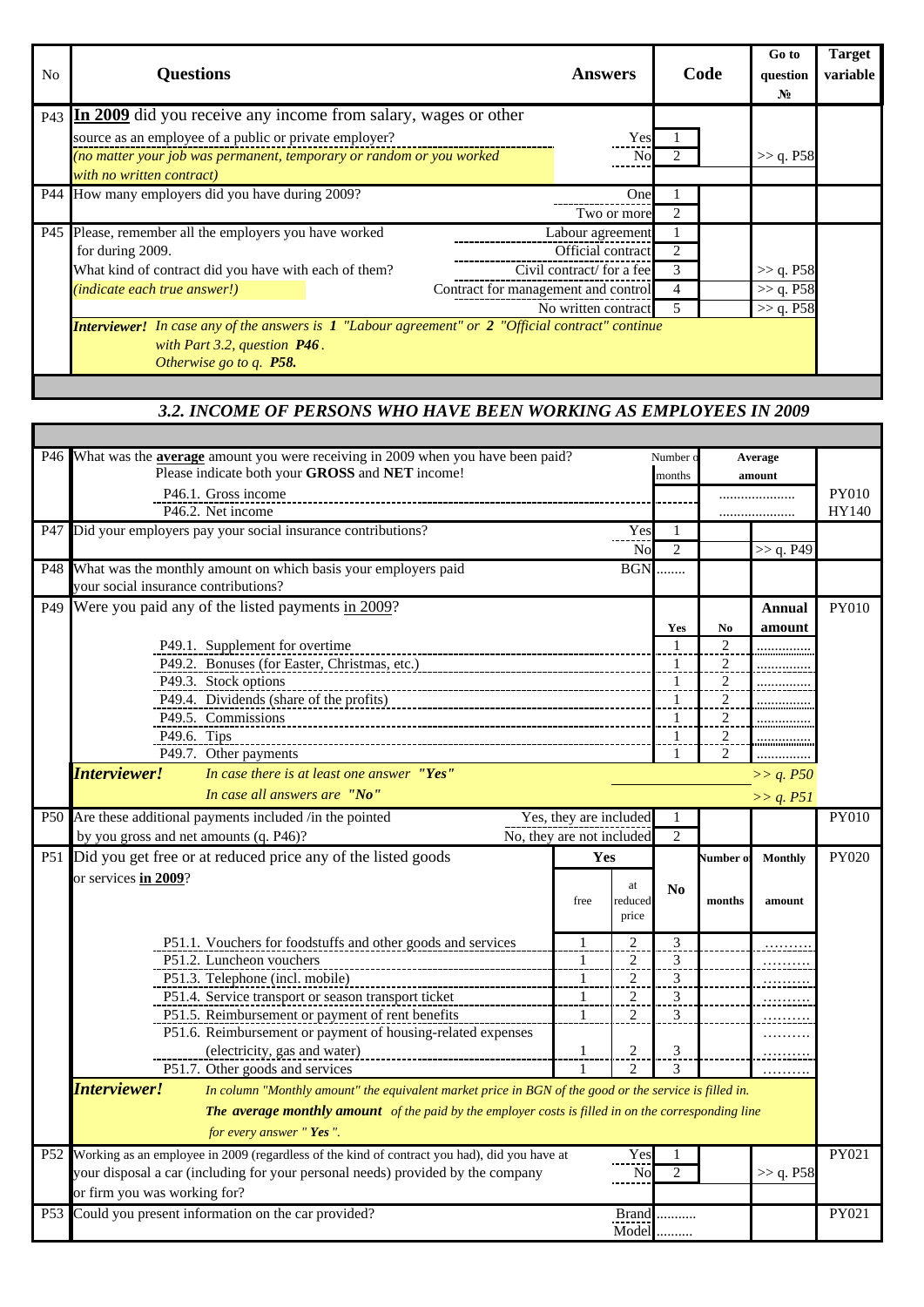| N <sub>0</sub> | <b>Questions</b>                                              | <b>Answers</b> |                |                | Code                  | Go to<br>question<br>$N_2$ | <b>Target</b><br>variable |
|----------------|---------------------------------------------------------------|----------------|----------------|----------------|-----------------------|----------------------------|---------------------------|
|                | P54 How long in 2009 did you use this (or other similar) car? |                |                | Months         |                       |                            | PY021                     |
|                | P55 How many kilometers do you make on average per month?     | <b>Km</b>      |                |                |                       |                            |                           |
|                | P56 Do you have limit of expenditure on fuel?                 |                | Yes            | N <sub>0</sub> | <b>Amount</b>         |                            |                           |
|                | Please indicate the average monthly limit in BGN!             |                |                |                |                       |                            |                           |
| <b>P57</b>     | Does your employer pay insurance and/or repairs?              |                | Yes            |                |                       |                            |                           |
|                |                                                               |                | No             | $2^{1}$        |                       |                            |                           |
|                | P58 During 2009 did you receive income from:                  | <b>Yes</b>     | N <sub>0</sub> |                | <b>Annual amounts</b> |                            |                           |
|                |                                                               |                |                | Gross          |                       | <b>Net</b>                 |                           |
|                | P58.1. Civil contract, work for fee, etc.                     |                |                |                |                       |                            | <b>PY010</b>              |
|                | P58.2. Dividends paid by incorporated enterprises             |                |                |                |                       |                            | <b>HY090</b>              |
|                | P58.3. Work as an employee with no written contract           |                |                |                |                       |                            | <b>PY010</b>              |

### *3.3. INCOME FROM SELF-EMPLOYMENT IN 2009*

| P59 Did you receive income from self-employment in 2009?<br>Y es                      |                             |                      |              |              |
|---------------------------------------------------------------------------------------|-----------------------------|----------------------|--------------|--------------|
| Nο                                                                                    |                             |                      | >> q. P70    |              |
| (owner of a company, sole trader, freelancer;                                         |                             |                      |              |              |
| liberal profession, craftsman;                                                        |                             |                      |              |              |
| registered agricultural and tobacco producers)                                        |                             |                      |              |              |
| P60 Did you work only as a self-employed in 2009?<br>Yes                              |                             |                      |              |              |
| No, I was also employee                                                               | $\mathcal{D}_{\mathcal{L}}$ |                      |              |              |
| 3.3.1. Income from self-employment as a sole trader or owner of company               |                             |                      |              |              |
|                                                                                       |                             |                      |              |              |
| P61 Did you receive income from self-employemnt in 2009<br>Yes                        |                             |                      |              |              |
| as a sole trader or owner of company (yourself or in partnership)<br>N <sub>0</sub>   | $\mathcal{L}$               |                      | $\gg$ q. P66 |              |
| P62 How long did you work as a sole trader or<br>Months                               |                             |                      |              |              |
| owner of company in 2009?                                                             |                             |                      |              |              |
| P63 What income did you receive from your work as a sole trader or                    |                             |                      |              |              |
| owner of company for this period?                                                     |                             |                      |              | <b>PY050</b> |
| (average monthly amount) BGN<br>P63.1. Gross income                                   |                             |                      |              |              |
| (average monthly amount) BGN<br>P63.2. Net income                                     |                             |                      |              |              |
| P64 In addition to the amounts indicated in q. P63 what is the annual amount of your: |                             |                      |              | <b>PY050</b> |
| (annual amount) BGN<br>P64.1. Profit                                                  |                             |                      |              |              |
| (annual amount) BGN<br>P64.2. Loss                                                    |                             |                      |              |              |
| P65 <i>Interviewer! Please indicate the document consulted in</i><br>Tax return       |                             |                      |              | <b>PY050</b> |
| relation to <b>annual</b> self-employment income!<br>Annual balance                   | $\overline{2}$              |                      |              |              |
| <b>Another document</b>                                                               | 3                           |                      |              |              |
| (there may be more than one answer)<br>There is no                                    | $\overline{\mathcal{A}}$    |                      |              |              |
| 3.3.2. Income from other self-employment                                              |                             |                      |              |              |
|                                                                                       |                             | <b>Annual amount</b> |              |              |

|            |                                                                                 |     |                | Annual amount        |            |              |
|------------|---------------------------------------------------------------------------------|-----|----------------|----------------------|------------|--------------|
|            | P66 In 2009 did you receive any income and how much was it from:                | Yes | N <sub>0</sub> | Gross                | <b>Net</b> | <b>PY050</b> |
|            | P66.1. Liberal profession                                                       |     |                |                      |            |              |
|            | P66.2. Craftsman                                                                |     |                |                      |            |              |
|            | P66.3. Sale of own inventions,                                                  |     |                |                      |            |              |
|            | works of science and art                                                        |     |                |                      |            |              |
|            | P66.4. Copyrights and licence remunerations and others                          |     |                |                      |            |              |
| <b>P67</b> | During 2009 did you receive any income and how much was it                      |     |                |                      |            | <b>PY050</b> |
|            | from selling agricultural/farm products as:                                     |     |                | <b>Annual amount</b> |            |              |
|            |                                                                                 | Yes | N <sub>0</sub> | Gross                | <b>Net</b> |              |
|            | P67.1. Farmer                                                                   |     |                |                      |            |              |
|            | P67.2. Tobacco-grower                                                           |     |                |                      |            |              |
|            | P67a <i>Interviewer! Please specify whether the amounts indicated in q. P67</i> |     | Yes            |                      |            |              |
|            | are stated in the household questionnaire.                                      |     | No             |                      |            |              |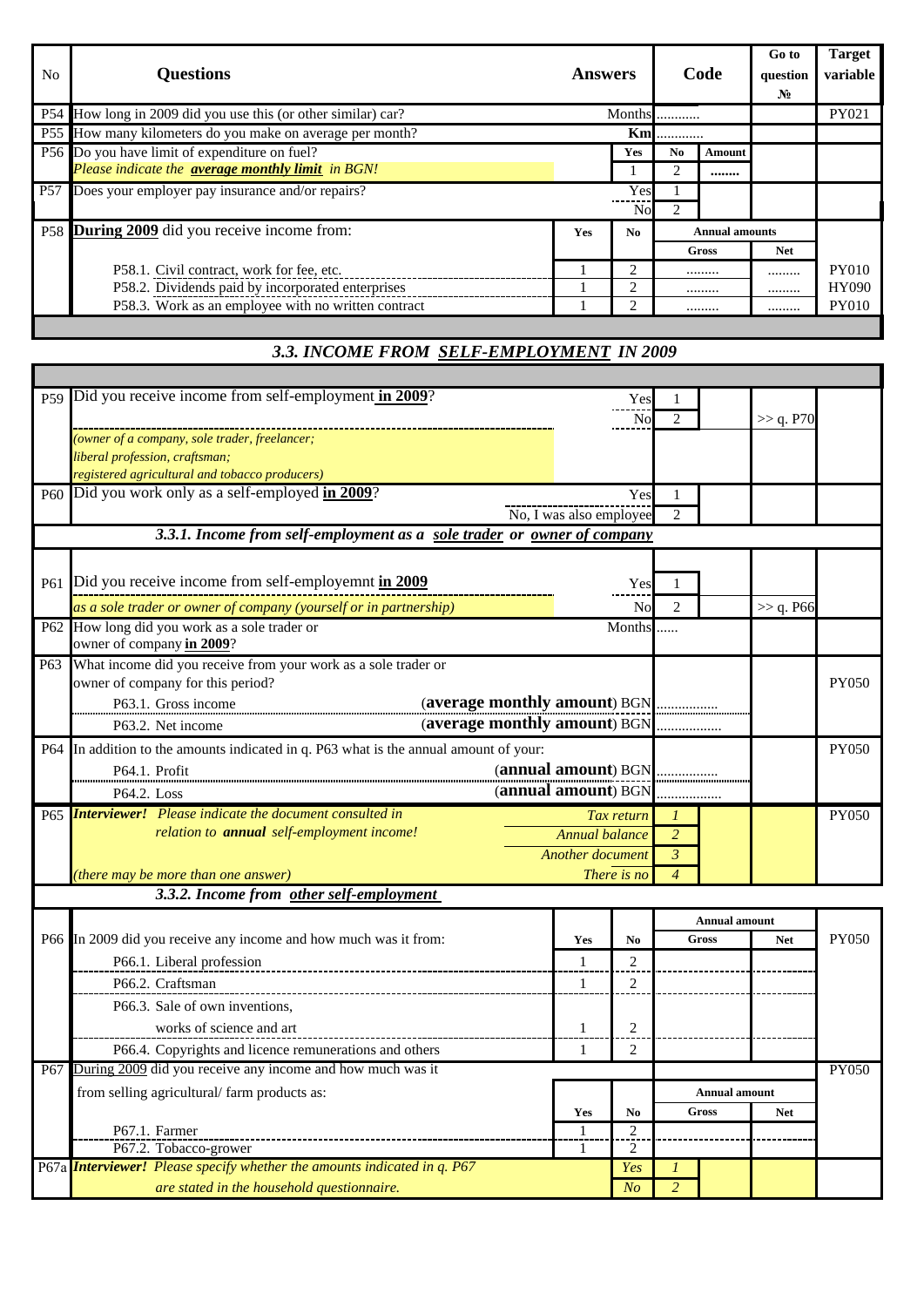| No | <b>Questions</b><br><b>Answers</b>                                   |      | Code |  | Go to<br>question<br>$N_2$ | <b>Target</b><br>variable |
|----|----------------------------------------------------------------------|------|------|--|----------------------------|---------------------------|
|    | P68 What social insurance contributions did you pay                  |      |      |  |                            |                           |
|    | For health care only<br>as self-employed?                            |      |      |  |                            |                           |
|    | For pension only                                                     |      |      |  |                            |                           |
|    | For health and pension                                               |      | 3    |  |                            |                           |
|    | Did not pay any social insurance contributions                       |      | 4    |  | >>q. P70                   |                           |
|    | P69 What is the amount on which basis you paid your social insurance | BGN. | .    |  |                            |                           |
|    | contributions and for how many months did you pay?<br>Months         |      | .    |  |                            |                           |

#### *3.4. PERSONAL INCOME FROM PENSIONS, SOCIAL BENEFITS AND OTHER*

| <b>P70</b> | Which of the listed below personal incomes did you receive in 2009,           |                |                   |                      |                        |              |
|------------|-------------------------------------------------------------------------------|----------------|-------------------|----------------------|------------------------|--------------|
|            | what was their amount and for which period did you receive them?              |                |                   |                      |                        |              |
|            |                                                                               |                |                   | Number of            | <b>Average monthly</b> |              |
|            | <b>Pensions:</b>                                                              | Yes            | No                | months               | amount (BGN)           |              |
|            | P70.1. Old-age pension                                                        | $\mathbf{1}$   | $\mathfrak{D}$    |                      |                        | <b>PY100</b> |
|            | P70.2. Disability pension                                                     | $\mathbf{1}$   | $\overline{2}$    |                      |                        | PY130        |
|            | P70.3. Survivors' pension                                                     | $\mathbf{1}$   | 2                 |                      |                        | <b>PY110</b> |
|            | P70.4. Social old-age pension                                                 | $\overline{1}$ | $\overline{2}$    |                      |                        | <b>PY100</b> |
|            | P70.5. Social disability pension                                              | $\mathbf{1}$   | $\overline{2}$    |                      |                        | PY130        |
|            | P70.6. Pension from abroad                                                    |                |                   |                      |                        | <b>PY100</b> |
|            | (international agreements)                                                    | $\mathbf{1}$   | 2                 |                      |                        |              |
|            | P70.7. Pension from individual                                                |                |                   |                      |                        |              |
|            | private plans                                                                 | $\overline{1}$ | $\overline{2}$    |                      |                        | <b>PY080</b> |
|            | P70.8. Other pension                                                          | 1              | 2                 |                      |                        |              |
|            | <b>Supplements to the pension:</b>                                            |                |                   |                      |                        |              |
|            | P70.9. Care allowance for assistance of dependents                            | $\mathbf{1}$   | 2                 |                      |                        |              |
|            | P70.10. Supplement to the pension in case of deceased                         |                |                   |                      |                        |              |
|            | spouse                                                                        | 1              | 2                 |                      |                        |              |
|            | P70.11. Other assinstance                                                     | 1              | 2                 |                      |                        |              |
| P71        | Which of the listed below BENEFITS AND ASSISTANCE did you receive in 2009,    |                |                   |                      |                        |              |
|            | what was their amount and for which period did you receive them?              |                |                   |                      |                        |              |
|            |                                                                               |                |                   | Number of            | <b>Average monthly</b> |              |
|            | <b>Benefit/assistance:</b>                                                    | Yes            | No                | months               | amont (BGN)            |              |
|            | P71.1. Cash benefits related to temporary incapacity                          |                |                   |                      |                        | <b>PY120</b> |
|            | to work                                                                       | 1              | 2                 |                      |                        |              |
|            | P71.2. Assistance for disability when there are no                            |                |                   |                      |                        |              |
|            | reasons to receive old-age pension                                            | $\overline{1}$ | $\overline{2}$    |                      |                        | <b>PY120</b> |
|            | P71.3. Unemployment benefits                                                  | 1              | $\overline{2}$    |                      |                        | PY090        |
|            | P71.4. Assistance for dismissal/retirement                                    | $\mathbf{1}$   | $\frac{2}{\cdot}$ |                      |                        | PY090        |
|            | P71.5. Cash benefits for pregnancy and childbirth                             | $\mathbf{1}$   | $\overline{2}$    |                      | <u></u>                | <b>HY050</b> |
|            | P71.6. Benefits for bringing up a child younger than 2                        | $\mathbf{1}$   | $\overline{2}$    |                      |                        | <b>HY050</b> |
|            | P71.7. Fellowship                                                             | $\mathbf{1}$   | $\overline{2}$    |                      |                        | PY140        |
|            | P71.8. Other education assistance                                             | 1              | 2                 |                      |                        | PY140        |
| P72        | Did you receive MONTHLY SOCIAL INTEGRATION ALLOWANCES                         |                |                   | Yes                  | 1                      |              |
|            | during 2009, what was their amount and for which period did you receive them? |                |                   | No                   | $\overline{2}$         |              |
|            |                                                                               |                |                   | Monthly amount (BGN) |                        | PY130        |
|            |                                                                               |                |                   |                      |                        |              |
|            | <b>Interviewer!!</b> Monthly social integration allowances include:           |                |                   |                      |                        |              |
|            | Allowance for transport                                                       |                |                   |                      |                        |              |
|            |                                                                               |                |                   |                      |                        |              |
|            | Telephone                                                                     |                |                   |                      |                        |              |
|            | <b>Education and training</b>                                                 |                |                   |                      |                        |              |
|            | <b>Balneotherapy and rehabilitation</b>                                       |                |                   |                      |                        |              |
|            | Allowance for dietary consumption and medical goods                           |                |                   |                      |                        |              |
|            | Paying rent for municipal dwelling                                            |                |                   |                      |                        |              |
|            | Allowance for use of information services                                     |                |                   |                      |                        |              |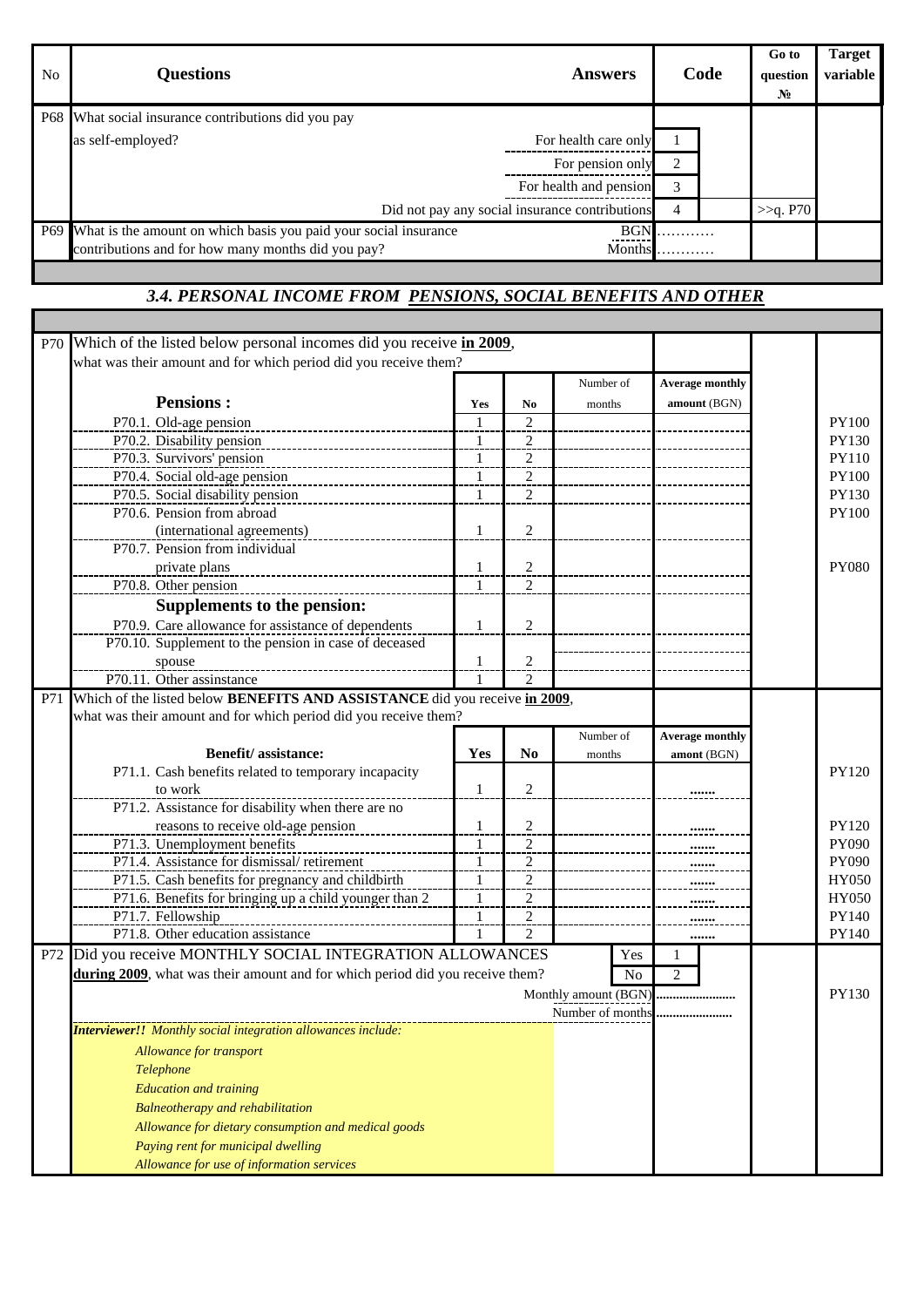|    |                  |                |      | $-6000$ 1            | 1 arget |
|----|------------------|----------------|------|----------------------|---------|
| No | <b>Questions</b> | <b>Answers</b> | Code | question variable    |         |
|    |                  |                |      | <b>N<sub>n</sub></b> |         |

#### *3.5. INCOME FROM PROPERTY, BUSINESS INVESTMENTS, INTEREST AND OTHER*

| P73        | Did you receive any income from <b>renting</b> estate or other property                         | Yes            |   |           | HY090 |
|------------|-------------------------------------------------------------------------------------------------|----------------|---|-----------|-------|
|            | (incl. non-agricultural land) in 2009?                                                          | N <sub>0</sub> | 2 | >> q. P75 |       |
| P74        | What is the <b>annual amount</b> of the gross and net income that you received from renting     |                |   |           |       |
|            | estate and other property in 2009?                                                              |                |   |           |       |
|            | Please indicate the amount of gross and net income                                              |                |   |           |       |
|            | P74.1. Gross income                                                                             | <b>BGN</b>     |   |           | HY040 |
|            | P74.2. Net income                                                                               | <b>BGN</b>     | . |           |       |
| P75        | Did you receive income from selling real estate or other                                        | Yes            |   |           |       |
|            | property $\frac{\text{in } 2009}{?}$                                                            | No             | 2 | >>q. P77  |       |
|            | P76 What is the <b>annual amount</b> of the gross and net income that you received from selling |                |   |           |       |
|            | real estate and other property in 2009?                                                         |                |   |           |       |
|            | Please indicate the amount of gross and net income                                              |                |   |           |       |
|            | P76.1. Gross income                                                                             | <b>BGN</b>     |   |           |       |
|            | P76.2. Net income                                                                               | <b>BGN</b>     | . |           |       |
| <b>P77</b> | Did you receive income from interest, shares, stocks,                                           | Yes            |   |           |       |
|            | business investments, etc. in 2009?                                                             | N <sub>0</sub> | 2 | >>q. P79  |       |
|            | P78 What is the <b>annual amount</b> of the gross and net income that you received from         |                |   |           |       |
|            | interest, shares, stocks, business investments, etc. in 2009?                                   |                |   |           |       |
|            | Please indicate the amount of gross and net income                                              |                |   |           |       |
|            | P78.1. Gross income                                                                             | <b>BGN</b>     |   |           |       |
|            | P78.2. Net income                                                                               | <b>BGN</b>     | . |           | HY090 |

#### *3.6. TAXES AND SOCIAL INSURANCE CONTRIBUTIONS*

|            | P79 What is the <b>total amount</b> of the tax paid by you on                        | (annual amount) BGN | .                           | >>q. P81    | HY140 |
|------------|--------------------------------------------------------------------------------------|---------------------|-----------------------------|-------------|-------|
|            | ALL YOUR INCOME for 2009?                                                            | Do not know         |                             | $>>q$ . P80 |       |
|            | P80 Could you give the approximate range of taxes paid?                              | $< 100$ BGN         |                             |             |       |
|            |                                                                                      | $100 - 200$         | 2                           |             |       |
|            |                                                                                      | $201 - 500$         | 3                           |             |       |
|            |                                                                                      | $501 - 1000$        | 4                           |             |       |
|            |                                                                                      | $1001 - 2000$       | 5.                          |             |       |
|            |                                                                                      | 2001 - 3000         | 6                           |             |       |
|            |                                                                                      | $3001 - 5000$       |                             |             |       |
|            |                                                                                      | 5001 - 8000         | 8                           |             |       |
|            |                                                                                      | $> 8000$ BGN        | 9                           |             |       |
|            | P81 Did you pay social insurance contributions to a private pension plans            | Yes                 |                             |             |       |
|            | in 2009?                                                                             | No                  | $\mathfrak{D}$              | >> q. P83   |       |
| <b>P82</b> | What is the total amount of the social pension insurance contributions paid in 2009? | <b>BGN</b>          |                             |             | PY035 |
|            | P83 Have you done donations in favour of another persons, hospitals, funds,          |                     |                             |             |       |
|            | cultural institutes, municipalities etc., about which                                | Yes                 |                             |             |       |
|            | you use tax relief?                                                                  | Nol                 | $\mathcal{D}_{\mathcal{A}}$ | >> q. P85   |       |
|            | P84 What is the total amount you gave for donations?                                 | <b>BGN</b>          |                             |             |       |
|            |                                                                                      |                     |                             |             |       |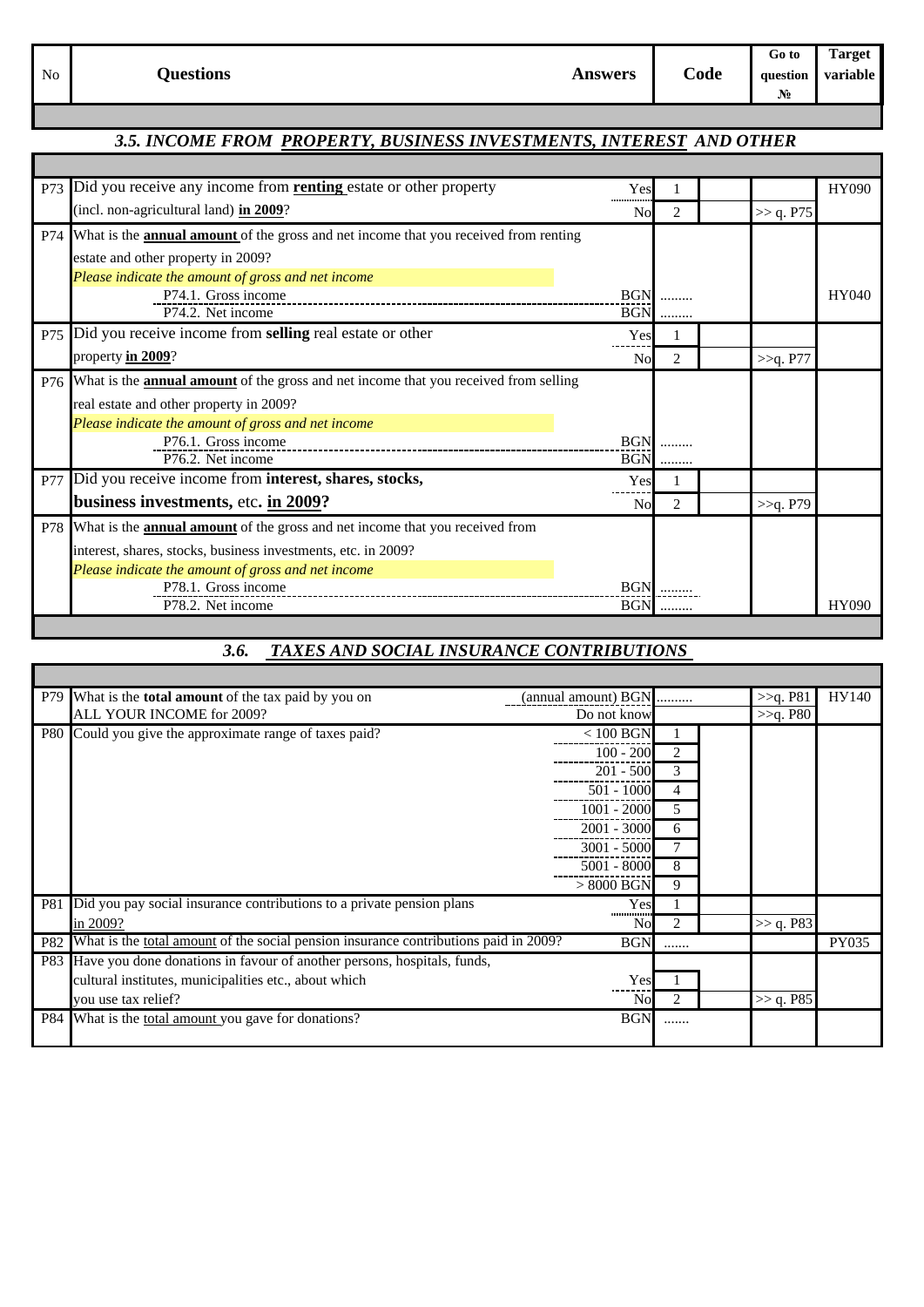|            |                                                                                                                            |                | Go to             | <b>Target</b> |
|------------|----------------------------------------------------------------------------------------------------------------------------|----------------|-------------------|---------------|
| No         | <b>Questions</b><br><b>Answers</b>                                                                                         | Code           | question<br>$N_2$ | variable      |
|            |                                                                                                                            |                |                   |               |
|            | PART 4. HEALTH STATUS                                                                                                      |                |                   |               |
|            |                                                                                                                            |                |                   |               |
| <b>P85</b> | How is your health in general?<br>Very good                                                                                |                |                   | <b>PH010</b>  |
|            | Good                                                                                                                       | 2              |                   |               |
|            | Fair                                                                                                                       | 3              |                   |               |
|            | Bad                                                                                                                        | 4              |                   |               |
|            | Very bad                                                                                                                   | 5              |                   |               |
|            | P86 Do you have any chronic illness or health problem which is expected<br>Yes<br>to last for 6 months or more?            | $\mathbf{1}$   |                   | PH020         |
|            | N <sub>o</sub>                                                                                                             | $\overline{2}$ |                   |               |
|            | P87 Were you limited in daily activities people usually do,<br>because of a health problem for at least the last 6 months? |                |                   | PH030         |
|            |                                                                                                                            |                |                   |               |
|            | Yes, strongly limited<br>Yes, limited                                                                                      | $\overline{2}$ |                   |               |
|            | No, not limited                                                                                                            | 3              |                   |               |
| <b>P88</b> | Do you have group of disability, assigned by a medical commission?<br>Yes                                                  | 1              |                   |               |
|            | No                                                                                                                         | $\overline{2}$ | >> q. P90         |               |
| P89        | What is the % of the assigned disability?<br>$50 - 70%$                                                                    | 1              |                   |               |
|            | $71 - 90\%$                                                                                                                | $\overline{2}$ |                   |               |
|            | Over 90 % without companion                                                                                                | 3              |                   |               |
|            | Over 90 % with companion                                                                                                   | 4              |                   |               |
| <b>P90</b> | Was there any time during the past 12 months when you really needed to consult                                             |                |                   | PH040         |
|            | a specialist, but did not?                                                                                                 |                |                   |               |
|            | Yes, there was at least one occasion<br>No, there was no occasion                                                          | -1<br>2        | >> q. P92         |               |
| <b>P91</b> | What was the <b>main</b> reason for not consulting a specialist?                                                           |                |                   | <b>PH050</b>  |
|            | Could not afford/too expensive/not covered by health insurance                                                             |                |                   |               |
|            | Waiting list/don't have the referral letter                                                                                | $\mathbf{2}$   |                   |               |
|            | Could not take time because of work, care for children or for others                                                       | 3              |                   |               |
|            | Too far to travel/ no means of transportation                                                                              | $\overline{4}$ |                   |               |
|            | Fear of doctors/hospitals/examination/treatment                                                                            | 5              |                   |               |
|            | Wanted to wait and see if problem got better on its own                                                                    | 6              |                   |               |
|            | Didn't know any good specialist                                                                                            |                |                   |               |
|            | Other reason                                                                                                               | 8              |                   |               |
| <b>P92</b> | Was there any time during the past 12 months when you really needed to consult<br>a dentist, but did not?                  |                |                   | PH060         |
|            | Yes, there was at least one occasion                                                                                       |                |                   |               |
|            | No, there was no occasion                                                                                                  | $\overline{2}$ | >> q. M4          |               |
| P93        | What was the main reason for not consulting a dentist?                                                                     |                |                   | <b>PH070</b>  |
|            | Could not afford/too expensive/not covered by health insurance                                                             | -1             |                   |               |
|            | Waiting list/don't have the referral letter                                                                                | 2              |                   |               |
|            | Could not take time because of work, care for children or for others                                                       | 3              |                   |               |
|            | Too far to travel/ no means of transportation                                                                              | $\overline{4}$ |                   |               |
|            | Fear of doctors/hospitals/examination/treatment                                                                            | $\mathfrak s$  |                   |               |
|            | Wanted to wait and see if problem got better on its own                                                                    | 6              |                   |               |
|            | Didn't know any good specialist                                                                                            | $\tau$         |                   |               |
|            | Other reason                                                                                                               | 8              |                   |               |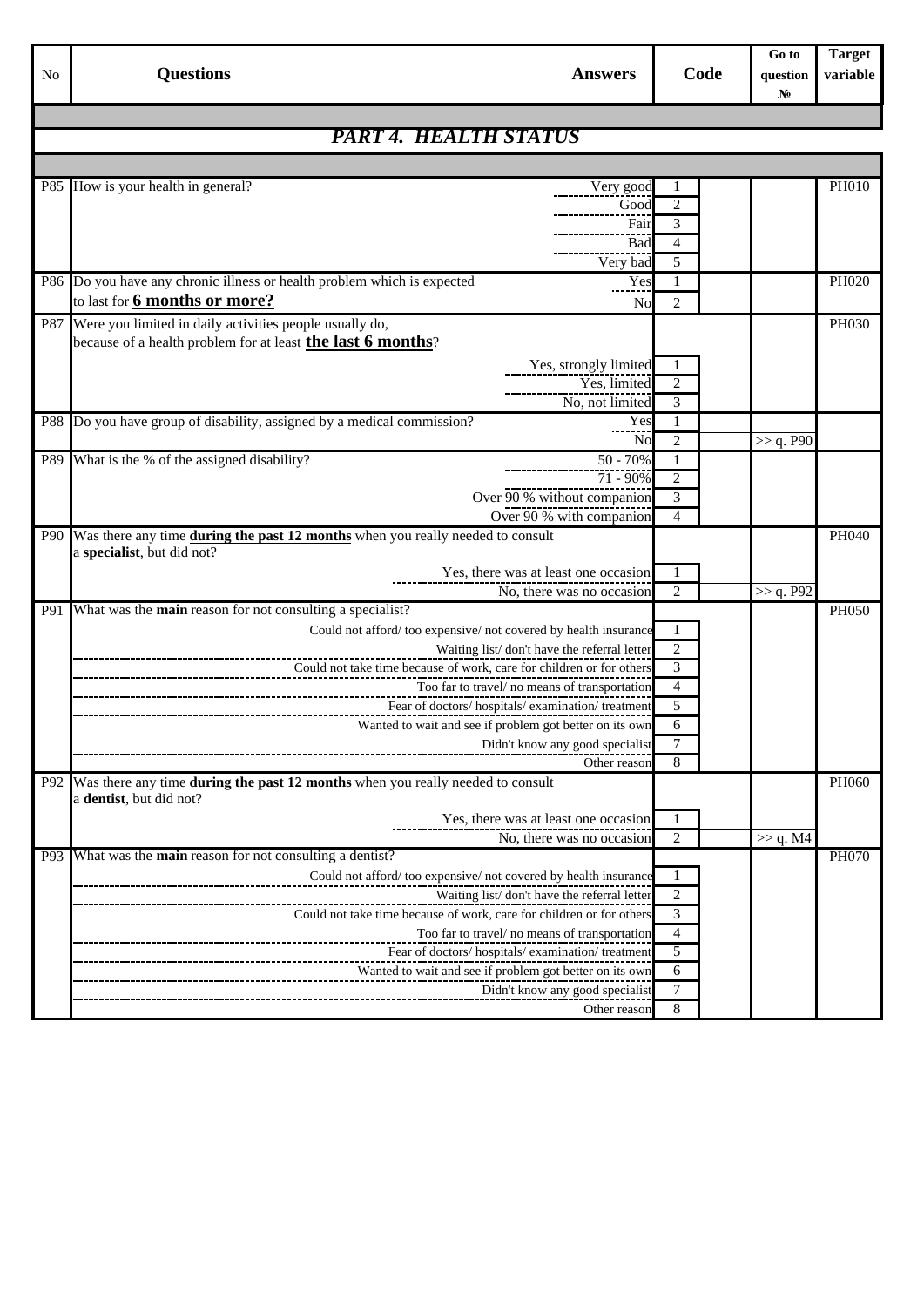**Answers Code**

**Go to Target** No **Questions Questions** *Questions Question Questions Question Questions Question variable* **№**

# *MODULE 2010 INTRA-HOUSEHOLD SHARING OF RESOURCES*

|    | Interviewer! The questions do not apply to persons who live alone.                          |                                                                          |                       |                |                 |              |                          |       |
|----|---------------------------------------------------------------------------------------------|--------------------------------------------------------------------------|-----------------------|----------------|-----------------|--------------|--------------------------|-------|
| M4 | How many hours per week do you spend commuting to and from work?                            |                                                                          |                       |                |                 |              |                          | PA120 |
|    | (incl. walking)<br>hours per week                                                           |                                                                          |                       |                |                 |              |                          |       |
|    | do not work                                                                                 |                                                                          |                       |                |                 |              |                          |       |
| M5 | How many hours per week do you spend on leisure and activities you consider as leisure?     |                                                                          |                       |                |                 | PA130        |                          |       |
|    | you consider as leisure?                                                                    |                                                                          | hours per week        |                |                 |              |                          |       |
| M6 | How many <b>hours per week</b> do you spend on household work,                              |                                                                          |                       |                |                 |              |                          | PA140 |
|    | child care and/or care for other dependant household members?                               |                                                                          | hours per week        |                |                 |              |                          |       |
| M7 | What proportion of your <b>personal income</b> do you usually keep separate                 |                                                                          |                       |                | PA010           |              |                          |       |
|    | from the common household budget?                                                           |                                                                          |                       |                |                 |              |                          |       |
|    |                                                                                             | All my personal income<br>-1                                             |                       |                |                 |              |                          |       |
|    |                                                                                             | More than half of my personal income                                     | $\overline{2}$        |                |                 |              |                          |       |
|    |                                                                                             | About half of my personal income<br>Less than half of my personal income | 3<br>$\overline{4}$   |                |                 |              |                          |       |
|    |                                                                                             | None                                                                     | 5                     |                |                 |              |                          |       |
|    |                                                                                             | Have no personal income                                                  | 6                     |                |                 |              |                          |       |
| M8 | Can you (without asking the permission of other household members) spend money              |                                                                          |                       |                |                 | PA090        |                          |       |
|    | on yourself for your personal consumption, your leisure activities and hobbies?             |                                                                          |                       |                |                 |              |                          |       |
|    |                                                                                             | Yes, always or almost always                                             |                       |                | 1               |              |                          |       |
|    |                                                                                             | Yes, sometimes                                                           |                       |                | 2               |              |                          |       |
|    |                                                                                             |                                                                          | Never or almost never |                | 3               |              |                          |       |
| M9 | Please indicate what is the <b>average monthly amount in BGN</b> you usually                |                                                                          |                       |                |                 |              |                          | PA150 |
|    | spend on yourself for your personal consumption and leisure activities?<br>monthly amount   |                                                                          |                       |                |                 |              |                          |       |
|    | M10 Do you have the right to withdraw funds for personal use from a bank account,           |                                                                          |                       | Yes            |                 |              |                          | PA020 |
|    | including accounts not held in your name?                                                   |                                                                          |                       | No             |                 |              |                          |       |
|    | M11 <b>Interviewer!</b> Specify whether the person lives with spouse/partner                |                                                                          |                       | Yes            | 1               |              |                          |       |
|    |                                                                                             |                                                                          |                       | N <sub>O</sub> | $\overline{2}$  |              | >> q. M17                |       |
|    | M12 How many years do you live together?                                                    |                                                                          |                       |                |                 |              |                          |       |
|    |                                                                                             |                                                                          |                       | Years          |                 |              |                          | PA110 |
|    | M13 Who in your household is more likely to take decisions on:                              |                                                                          | More                  |                | <b>Balanced</b> | More my      |                          |       |
|    |                                                                                             |                                                                          | me                    |                |                 | partner      |                          |       |
|    | M13.1. Everyday shopping                                                                    |                                                                          | 1                     | $\overline{2}$ |                 | 3            |                          | PA030 |
|    | M13.2. Important decisions of a general nature                                              |                                                                          | 1                     | 2              |                 | 3            |                          | PA080 |
|    | $(M13.2.$ incl. getting married, child birht/ adoption of a child, labour market decisions, |                                                                          |                       |                |                 |              |                          |       |
|    | relocation, emigration, etc.)                                                               |                                                                          |                       |                |                 |              |                          |       |
|    | M14 Who in your household is more likely to take decisions on:                              |                                                                          | More                  |                | <b>Balanced</b> | More my      | <b>Never</b>             |       |
|    | M14.1. Expensive purchases of consumer durables and furniture                               |                                                                          | me<br>1               | 2              |                 | partner<br>3 | arisen<br>$\overline{4}$ | PA050 |
|    | M14.2. Borrowing money or taking credits                                                    |                                                                          | 1                     | $\overline{2}$ |                 | 3            | 4                        | PA060 |
|    | M15 Who in your household is more likely to take decisions                                  |                                                                          |                       |                |                 |              |                          | PA070 |
|    | on the use of savings?                                                                      | More me                                                                  |                       |                | -1              |              |                          |       |
|    |                                                                                             | <b>Balanced</b>                                                          |                       | 2              |                 |              |                          |       |
|    |                                                                                             | More my partner                                                          |                       |                | 3               |              |                          |       |
|    |                                                                                             | We do not have savings                                                   |                       |                | 4               |              |                          |       |
|    |                                                                                             | Never arisen                                                             |                       |                | 5               |              |                          |       |
|    |                                                                                             |                                                                          |                       |                |                 |              |                          |       |